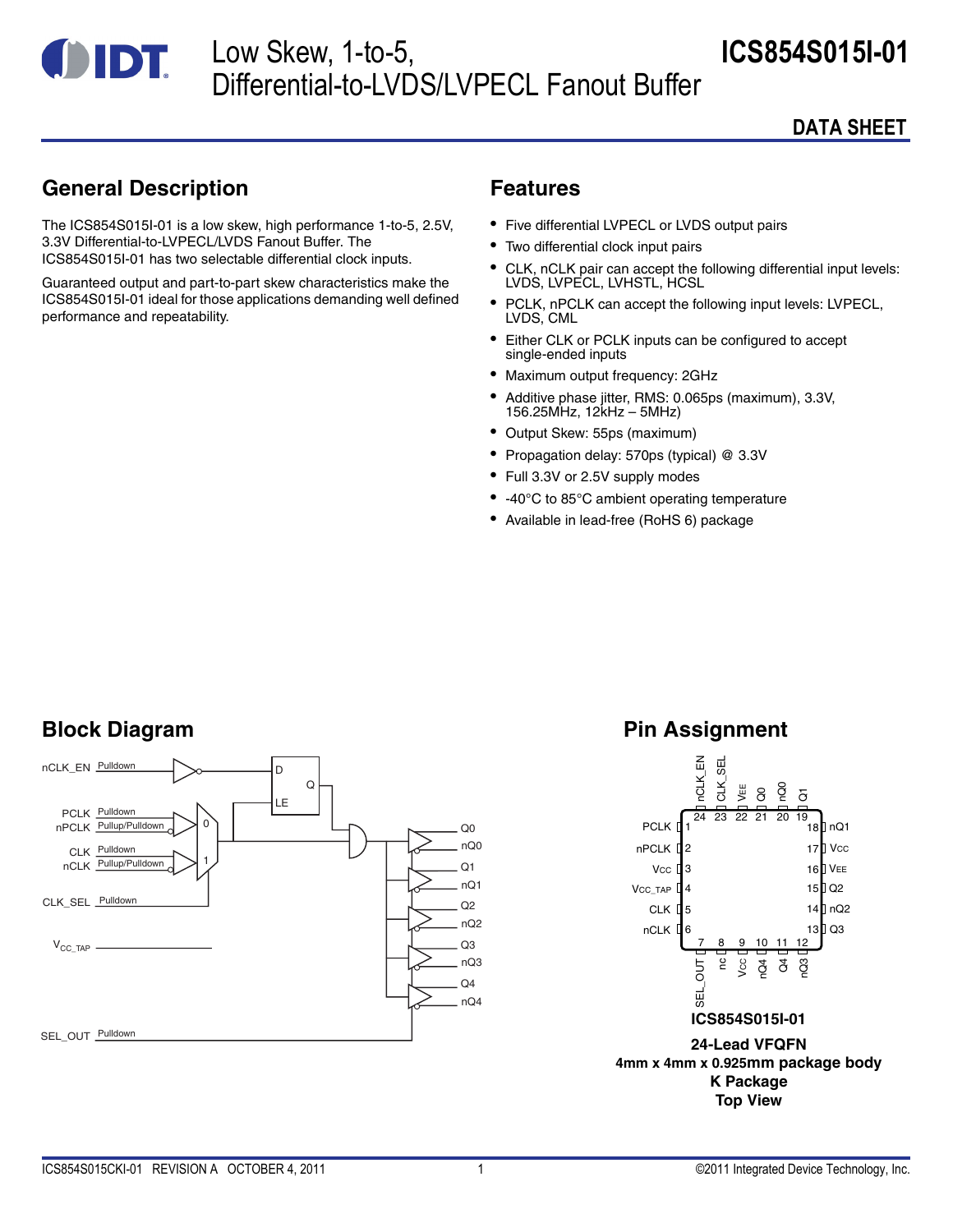# **Table 1. Pin Descriptions**

| <b>Number</b>  | <b>Name</b>          |        | <b>Type</b>                | <b>Description</b>                                                                                                                                                                |
|----------------|----------------------|--------|----------------------------|-----------------------------------------------------------------------------------------------------------------------------------------------------------------------------------|
| 1              | <b>PCLK</b>          | Input  | Pulldown                   | Non-inverting differential LVPECL clock input.                                                                                                                                    |
| $\overline{2}$ | <b>nPCLK</b>         | Input  | Pullup/<br>Pulldown        | Inverting differential LVPECL clock input. $V_{CC}/2$ default when left floating.                                                                                                 |
| 3, 9, 17       | $V_{\rm CC}$         | Power  |                            | Positive supply pins.                                                                                                                                                             |
| $\overline{4}$ | $V_{\text{CC\_TAP}}$ | Power  |                            | Power supply pin. See Table 3C.                                                                                                                                                   |
| 5              | <b>CLK</b>           | Input  | <b>Pulldown</b>            | Non-inverting differential clock input.                                                                                                                                           |
| 6              | <b>nCLK</b>          | Input  | Pullup/<br><b>Pulldown</b> | Inverting differential clock input. $V_{CC}/2$ default when left floating.                                                                                                        |
| $\overline{7}$ | SEL_OUT              | Input  | Pulldown                   | Output select pin. When LOW, selects LVDS output levels. When HIGH, selects<br>LVPECL output levels. See Table 3. LVCMOS/LVTTL interface levels.                                  |
| 8              | nc                   | Unused |                            | No-connect.                                                                                                                                                                       |
| 10, 11         | nQ4, Q4              | Output |                            | Differential output pair. LVDS or LVPECL interface levels.                                                                                                                        |
| 12, 13         | nQ3, Q3              | Output |                            | Differential output pair. LVDS or LVPECL interface levels.                                                                                                                        |
| 14, 15         | nQ2, Q2              | Output |                            | Differential output pair. LVDS or LVPECL interface levels.                                                                                                                        |
| 16, 22         | $V_{EE}$             | Power  |                            | Negative supply pins.                                                                                                                                                             |
| 18, 19         | nQ1, Q1              | Output |                            | Differential output pair. LVDS or LVPECL interface levels.                                                                                                                        |
| 20, 21         | nQ0, Q0              | Output |                            | Differential output pair. LVDS or LVPECL interface levels.                                                                                                                        |
| 23             | CLK_SEL              | Input  | Pulldown                   | Clock select input. When HIGH, selects CLK, nCLK inputs. When LOW, selects<br>PCLK, nPCLK inputs. LVTTL / LVCMOS interface levels.                                                |
| 24             | nCLK EN              | Input  | Pulldown                   | Synchronizing clock enable. When LOW, clock outputs follow clock input.<br>When HIGH, Qx outputs are forced low, nQx outputs are forced high.<br>LVTTL / LVCMOS interface levels. |

NOTE: *Pullup and Pulldown* refer to internal input resistors. See Table 2, *Pin Characteristics,* for typical values.

# **Table 2. Pin Characteristics**

| <b>Symbol</b>    | <b>Parameter</b>         | <b>Test Conditions</b> | <b>Minimum</b> | <b>Typical</b> | <b>Maximum</b> | <b>Units</b> |
|------------------|--------------------------|------------------------|----------------|----------------|----------------|--------------|
| $C_{IN}$         | Input Capacitance        |                        |                |                |                | pF           |
| <b>HPULLDOWN</b> | Input Pulldown Resistor  |                        |                | 50             |                | k $\Omega$   |
| $R_{VCC}/2$      | Pullup/Pulldown Resistor |                        |                | 50             |                | k $\Omega$   |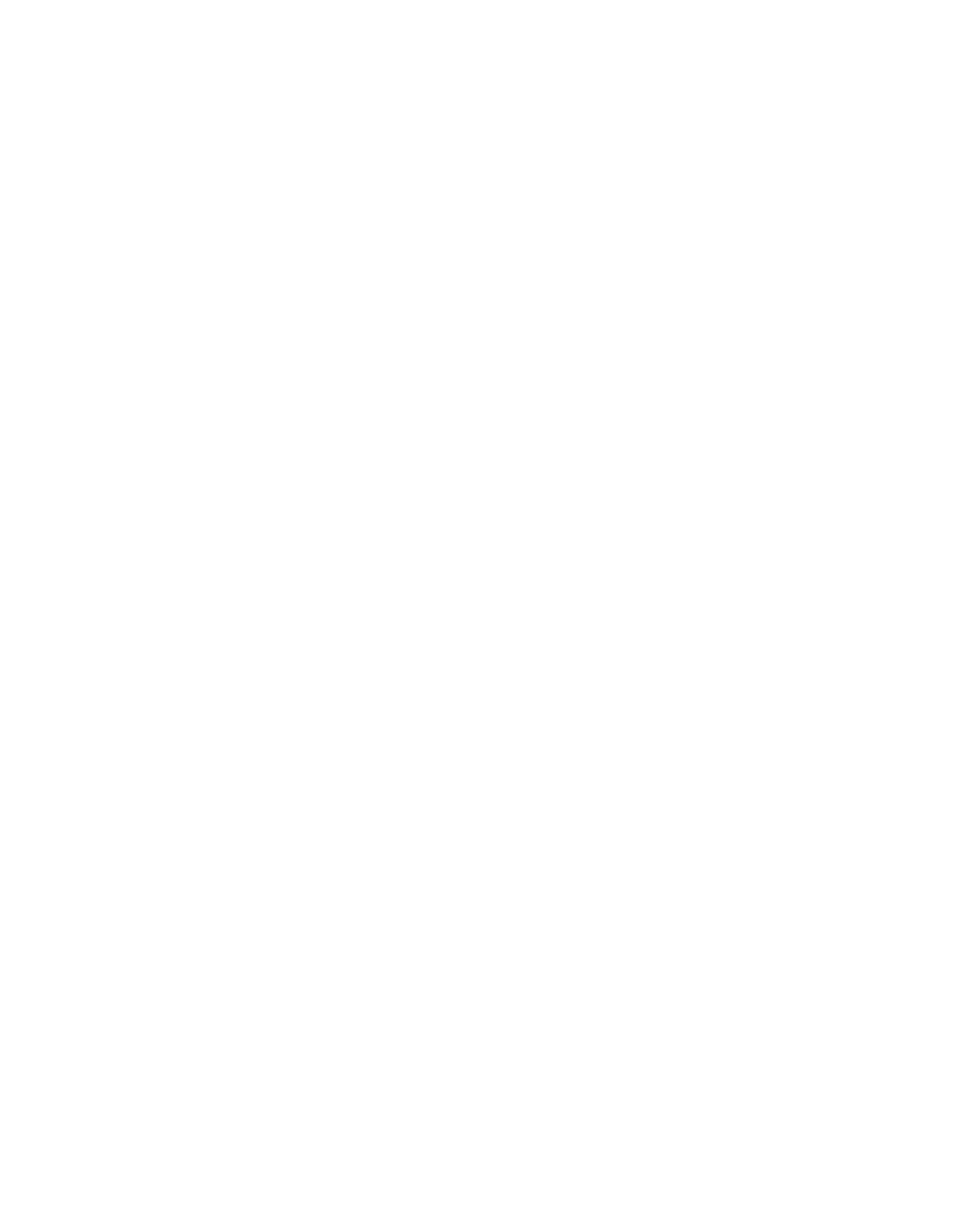# **Function Tables**

**Table 3A. Control Input Function Table**

|         | <b>Inputs</b>  |                        |               | <b>Outputs</b> |
|---------|----------------|------------------------|---------------|----------------|
| nCLK EN | <b>CLK SEL</b> | <b>Selected Source</b> | Q[0:4]        | nQ[0:4]        |
| 0       | 0              | PCLK, nPCLK            | Enabled       | Enabled        |
| 0       |                | CLK, nCLK              | Enabled       | Enabled        |
|         | 0              | PCLK, nPCLK            | Disabled: Low | Disabled; High |
|         |                | CLK, nCLK              | Disabled; Low | Disabled; High |

After nCLK\_EN switches, the clock outputs are disabled or enabled following a falling input clock edge as shown in Figure 1. In the active mode, the state of the outputs are a function of the PCLK, nPCLK and CLK, nCLK inputs as described in Table 3B.



**Figure 1. nCLK\_EN Timing Diagram**

#### **Table 3B. Clock Input Function Table**

|                    | <b>Inputs</b> | <b>Outputs</b> |             |                              |                 |
|--------------------|---------------|----------------|-------------|------------------------------|-----------------|
| <b>PCLK or CLK</b> | nPCLK or nCLK | Q[0:4]         | nQ[0:4]     | <b>Input to Output Mode</b>  | <b>Polarity</b> |
|                    |               | <b>LOW</b>     | <b>HIGH</b> | Differential to Differential | Non-Inverting   |
|                    |               | <b>HIGH</b>    | <b>LOW</b>  | Differential to Differential | Non-Inverting   |

| <b>Outputs</b>  |                            |                      |
|-----------------|----------------------------|----------------------|
| Q[0:4], nQ[0:4] | <b>Output Level Supply</b> | $V_{\text{CC\_TAP}}$ |
| <b>LVPECL</b>   | 2.5V                       | 2.5V                 |
| <b>LVPECL</b>   | 3.3V                       | 3.3V                 |
| <b>LVDS</b>     | 2.5V                       | 2.5V                 |
| <b>LVDS</b>     | 3.3V                       | Float                |

#### Table 3C. V<sub>CC\_TAP</sub> Function Table **Table 3D. SEL\_OUT Function Table**

| Input          | <b>Outputs</b>  |
|----------------|-----------------|
| <b>SEL OUT</b> | Q[0:4], nQ[0:4] |
| 0 (default)    | LVDS            |
|                | LVPECL          |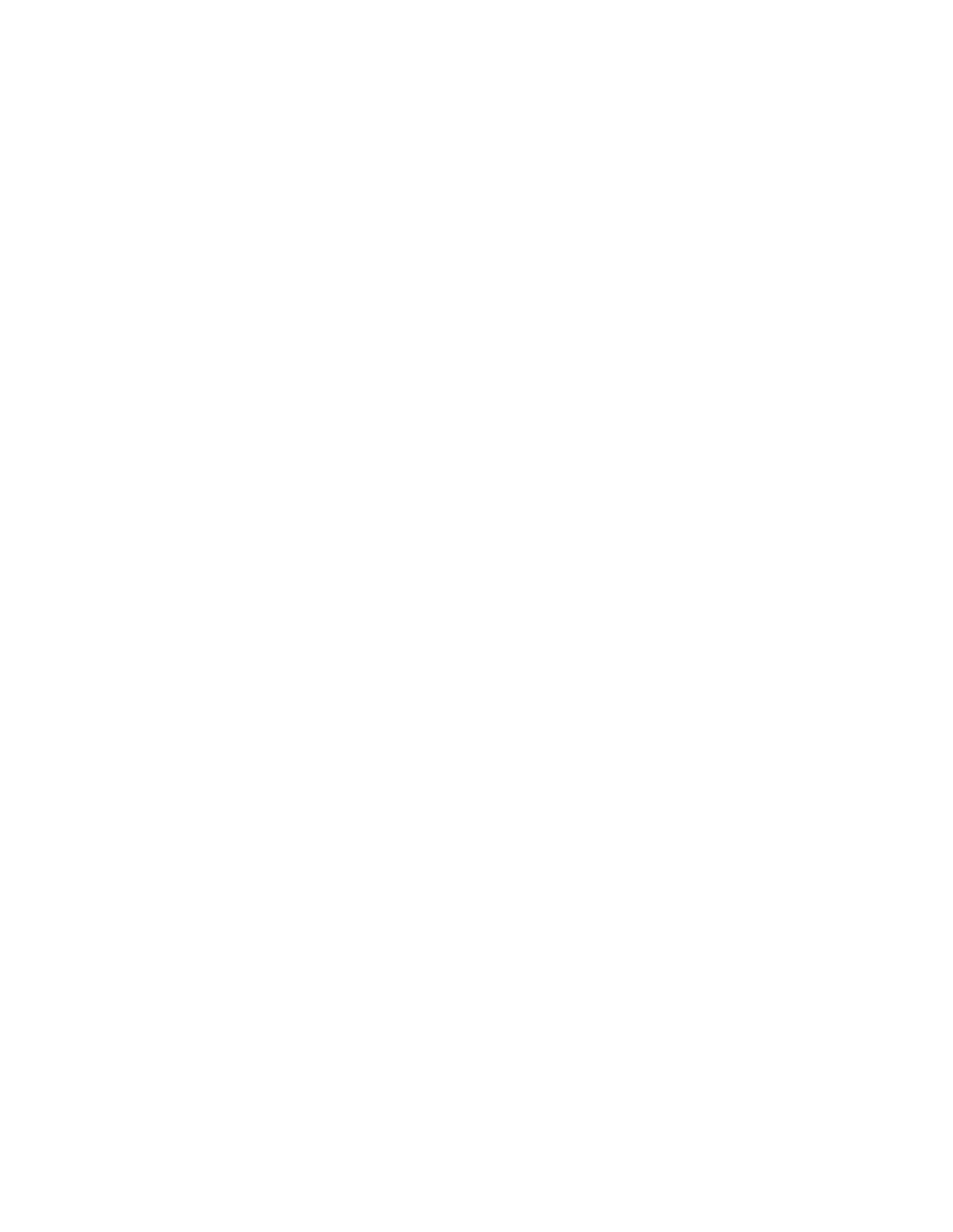# **Absolute Maximum Ratings**

NOTE: Stresses beyond those listed under *Absolute Maximum Ratings* may cause permanent damage to the device. These ratings are stress specifications only. Functional operation of product at these conditions or any conditions beyond those listed in the *DC Characteristics or AC Characteristics* is not implied. Exposure to absolute maximum rating conditions for extended periods may affect product reliability.

| <b>Item</b>                                                                           | Rating                                               |
|---------------------------------------------------------------------------------------|------------------------------------------------------|
| Supply Voltage, V <sub>CC</sub>                                                       | 4.6V                                                 |
| Inputs, $V_1$                                                                         | -0.5V to $V_{CC}$ + 0.5V                             |
| Outputs, I <sub>O</sub> (LVPECL)<br><b>Continuous Current</b><br><b>Surge Current</b> | 50 <sub>m</sub> A<br>100 <sub>m</sub> A              |
| Outputs, $I_{\Omega}$ (LVDS)<br><b>Continuous Current</b><br><b>Surge Current</b>     | 10 <sub>m</sub> A<br>15 <sub>m</sub> A               |
| Package Thermal Impedance, $\theta_{JA}$                                              | 49.5°C/W (0 mps)                                     |
| Storage Temperature, T <sub>STG</sub>                                                 | -65 $\mathrm{^{\circ}C}$ to 150 $\mathrm{^{\circ}C}$ |

# **DC Electrical Characteristics**

**Table 4A. LVPECL Power Supply DC Characteristics,**  $V_{CC} = V_{CC\_TAP} = 3.3V \pm 5\%$ ,  $V_{EE} = 0V$ ,  $T_A = -40^{\circ}C$  to 85°C

| Symbol              | <b>Parameter</b>            | <b>Test Conditions</b> | <b>Minimum</b> | <b>Typical</b> | <b>Maximum</b> | Units |
|---------------------|-----------------------------|------------------------|----------------|----------------|----------------|-------|
| $V_{\rm CC}$        | Positive Supply Voltage     |                        | 3.135          | 3.3            | 3.465          |       |
| V <sub>CC_TAP</sub> | <b>Power Supply Voltage</b> |                        | 3.135          | 3.3            | 3.465          |       |
| $l_{EE}$            | <b>Power Supply Current</b> |                        |                |                | 85             | mA    |
| I <sub>TAP</sub>    | <b>Power Supply Current</b> |                        |                |                | 5              | mA    |

| Table 4B. LVPECL Power Supply DC Characteristics, $V_{CC} = V_{CC TAP} = 2.5V \pm 5\%$ , $V_{EE} = 0V$ , $T_A = -40^{\circ}C$ to 85°C |  |  |  |  |
|---------------------------------------------------------------------------------------------------------------------------------------|--|--|--|--|
|---------------------------------------------------------------------------------------------------------------------------------------|--|--|--|--|

| Symbol              | <b>Parameter</b>            | <b>Test Conditions</b> | <b>Minimum</b> | <b>Typical</b> | <b>Maximum</b> | <b>Units</b> |
|---------------------|-----------------------------|------------------------|----------------|----------------|----------------|--------------|
| $V_{\rm CC}$        | Positive Supply Voltage     |                        | 2.375          | 2.5            | 2.625          |              |
| V <sub>CC</sub> TAP | <b>Power Supply Voltage</b> |                        | 2.375          | 2.5            | 2.625          |              |
| $l_{EE}$            | <b>Power Supply Current</b> |                        |                |                | 78             | mA           |
| I <sub>TAP</sub>    | <b>Power Supply Current</b> |                        |                |                |                | mA           |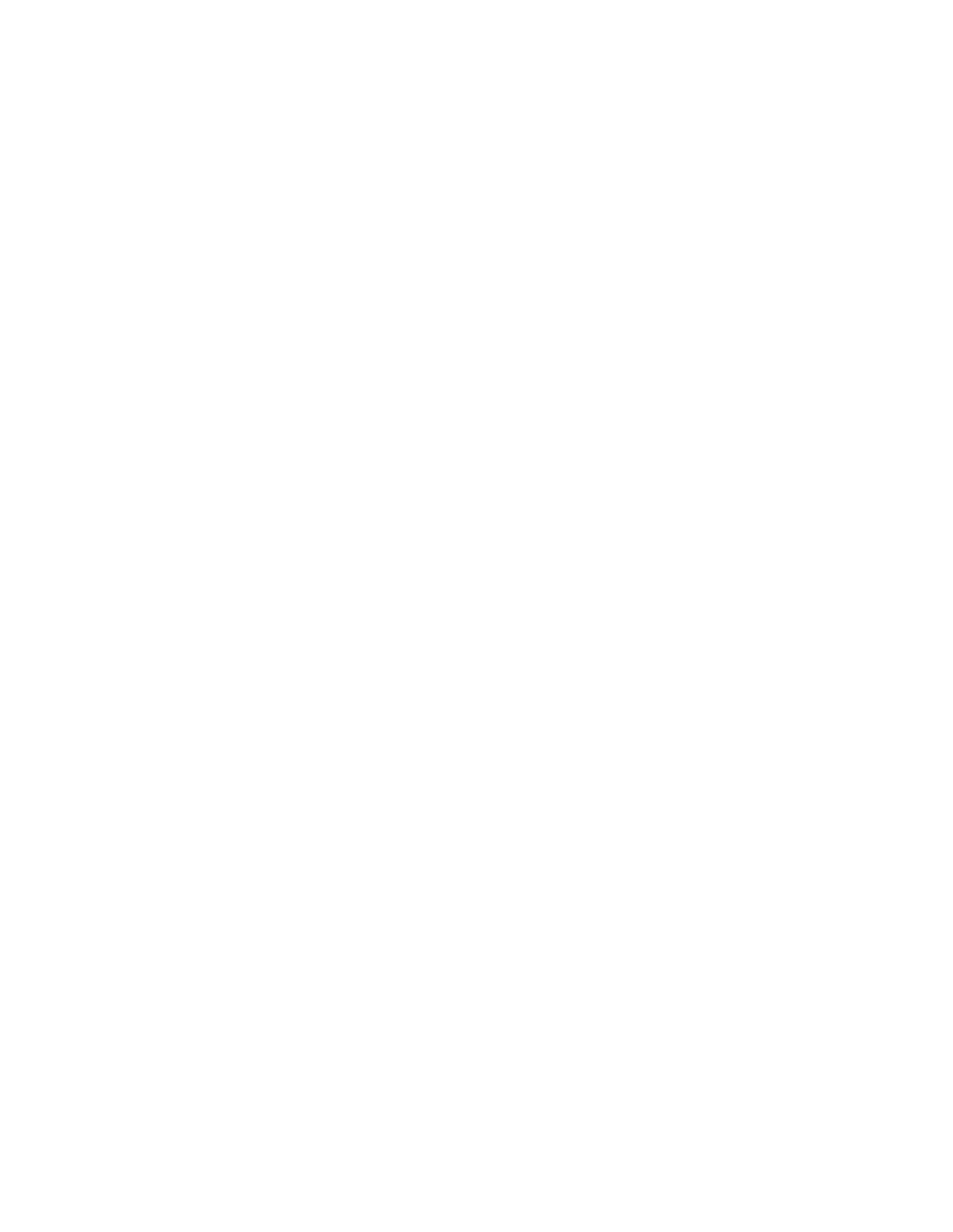| Symbol         | <b>Parameter</b>            | <b>Test Conditions</b> | <b>Minimum</b> | <b>Typical</b> | <b>Maximum</b> | <b>Units</b> |
|----------------|-----------------------------|------------------------|----------------|----------------|----------------|--------------|
| $V_{CC}$       | Positive Supply Voltage     |                        | 3.135          | 3.3            | 3.465          |              |
| <sub>ICC</sub> | <b>Power Supply Current</b> |                        |                |                | 160            | mA           |

#### **Table 4C. LVDS Power Supply DC Characteristics,**  $V_{CC} = 3.3V \pm 5\%$ **,**  $T_A = -40\degree C$  **to 85** $\degree C$

NOTE:  $V_{\text{CC}_{\text{TAP}}}$  is left floating for 3.3V operation.

# **Table 4D. LVDS Power Supply DC Characteristics,**  $V_{CC} = V_{CC\_TAP} = 2.5V \pm 5\%$ ,  $V_{EE} = 0V$ ,  $T_A = -40^{\circ}C$  to 85°C

| Symbol               | <b>Parameter</b>            | <b>Test Conditions</b> | <b>Minimum</b> | <b>Typical</b> | <b>Maximum</b> | <b>Units</b> |
|----------------------|-----------------------------|------------------------|----------------|----------------|----------------|--------------|
| $V_{\rm CC}$         | Positive Supply Voltage     |                        | 2.375          | 2.5            | 2.625          |              |
| $V_{\text{CC\_TAP}}$ | Power Supply Voltage        |                        | 2.375          | 2.5            | 2.625          |              |
| $I_{\rm CC}$         | <b>Power Supply Current</b> |                        |                |                | 150            | mA           |
| $I_{\text{CC\_TAP}}$ | <b>Power Supply Current</b> |                        |                |                | 5              | mA           |

#### **Table 4E. LVCMOS/LVTTL DC Characteristics,**  $V_{CC} = 3.3V \pm 5\%$  or  $V_{CC} = V_{CC\_TAP} = 2.5V \pm 5\%$ ,  $V_{EE} = 0V$ ,  $T_A = -40\degree$ C to 85 $\degree$ C

| Symbol          | <b>Parameter</b>   |                                 | <b>Test Conditions</b>                                   | <b>Minimum</b> | <b>Typical</b> | <b>Maximum</b>     | <b>Units</b> |
|-----------------|--------------------|---------------------------------|----------------------------------------------------------|----------------|----------------|--------------------|--------------|
| $V_{\text{IH}}$ | Input High Voltage |                                 | $V_{CC} = 3.465V$                                        | 2.2            |                | $V_{\rm CC}$ + 0.3 | V            |
|                 |                    |                                 | $V_{CC} = 2.625V$                                        | 1.7            |                | $V_{\rm CC}$ + 0.3 | v            |
|                 | Input Low Voltage  |                                 | $V_{\text{CC}} = 3.465V$                                 | $-0.3$         |                | 0.8                | v            |
| $V_{\parallel}$ |                    |                                 | $V_{CC} = 2.625V$                                        | $-0.3$         |                | 0.7                | $\vee$       |
| $I_{\rm IH}$    | Input High Current | CLK_SEL,<br>SEL_OUT,<br>nCLK EN | $V_{\text{CC}} = V_{\text{IN}} = 3.465V$ or 2.625V       |                |                | 150                | μA           |
| $I_{IL}$        | Input Low Current  | CLK_SEL,<br>SEL OUT.<br>nCLK EN | $V_{\text{CC}}$ = 3.465V or 2.625V, $V_{\text{IN}}$ = 0V | -10            |                |                    | μA           |

#### **Table 4F. Differential DC Characteristics,**  $V_{CC} = 3.3V \pm 5\%$  or  $V_{CC} = V_{CC\_TAP} = 2.5V \pm 5\%$ ,  $V_{EE} = 0V$ ,  $T_A = -40\degree$ C to 85 $\degree$ C

| Symbol                 | <b>Parameter</b>                     |             | <b>Test Conditions</b>           | <b>Minimum</b> | <b>Typical</b> | <b>Maximum</b>      | <b>Units</b> |
|------------------------|--------------------------------------|-------------|----------------------------------|----------------|----------------|---------------------|--------------|
| $I_{\text{IH}}$        | Input High Current                   | CLK, nCLK   | $V_{CC} = V_{IN} = 3.465V$       |                |                | 150                 | μA           |
|                        |                                      | <b>CLK</b>  | $V_{CC}$ = 3.465V, $V_{IN}$ = 0V | $-10$          |                |                     | μA           |
| $I_{\rm IL}$           | Input Low Current                    | <b>nCLK</b> | $V_{CC}$ = 3.465V, $V_{IN}$ = 0V | $-150$         |                |                     | μA           |
| V <sub>PP</sub>        | Peak-to-Peak Input<br>Voltage        | CLK, nCLK   |                                  | 0.15           |                | 1.3                 | v            |
| <b>V<sub>CMR</sub></b> | Common Mode Input<br>Voltage; NOTE 1 | CLK, nCLK   |                                  | $V_{EE}$ + 0.5 |                | $V_{\rm CC}$ – 0.85 | V            |

NOTE 1. Common mode voltage is defined as  $V_{\text{IH}}$ .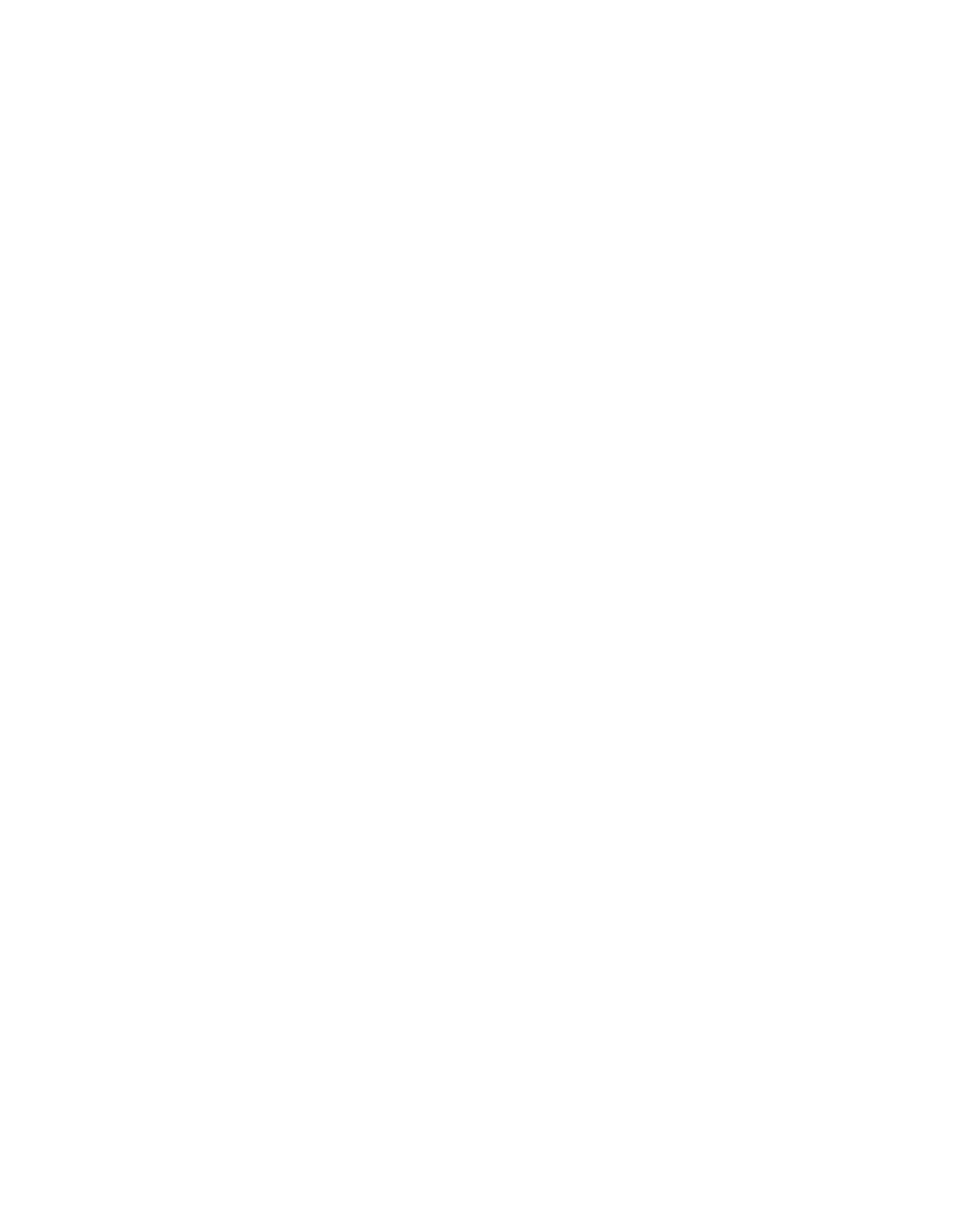| Symbol                                 | <b>Parameter</b>                     |              | <b>Test Conditions</b>           | <b>Minimum</b>     | <b>Typical</b> | <b>Maximum</b>     | <b>Units</b> |
|----------------------------------------|--------------------------------------|--------------|----------------------------------|--------------------|----------------|--------------------|--------------|
| $I_{\text{IH}}$                        | Input High Current                   | PCLK, nPCLK  | $V_{CC} = V_{IN} = 3.465V$       |                    |                | 150                | μA           |
| Input Low Current<br>$I_{\parallel L}$ |                                      | <b>PCLK</b>  | $V_{CC}$ = 3.465V, $V_{IN}$ = 0V | $-10$              |                |                    | μA           |
|                                        |                                      | <b>nPCLK</b> | $V_{CC}$ = 3.465V, $V_{IN}$ = 0V | $-150$             |                |                    | μA           |
| $V_{PP}$                               | Peak-to-Peak Input<br>Voltage        | PCLK, nPCLK  |                                  | 0.15               |                | 1.3                | v            |
| $V_{CMR}$                              | Common Mode Input<br>Voltage; NOTE 1 | PCLK, nPCLK  |                                  | $V_{FF}$ + 1.2     |                | $V_{CC}$           | v            |
| $V_{OH}$                               | Output High Voltage; NOTE 2          |              | $SEL$ OUT = 1                    | $V_{\rm CC}$ – 1.4 |                | $V_{CC}$ – 0.9     | $\vee$       |
| $V_{OL}$                               | Output Low Voltage; NOTE 2           |              | $SEL$ OUT = 1                    | $V_{\rm CC} - 2.0$ |                | $V_{\rm CC}$ – 1.7 | v            |
| V <sub>SWING</sub>                     | Peak-to-peak Output Voltage Swing    |              | $SEL$ OUT = 1                    | 0.6                |                | 1.0                | v            |

### **Table 4G. LVPECL DC Characteristics,**  $V_{CC} = V_{CC\_TAP} = 3.3V \pm 5\%$ ,  $V_{EE} = 0V$ ,  $T_A = -40^{\circ}C$  to 85°C

NOTE 1. Common mode voltage is defined as  $V_{\text{H}}$ .

NOTE 2: Outputs terminated with 50 $\Omega$  to V<sub>CC</sub> – 2V.

# **Table 4H. LVPECL DC Characteristics,**  $V_{CC} = V_{CC\_TAP} = 2.5V \pm 5\%$ ,  $V_{EE} = 0V$ ,  $T_A = -40\degree C$  to 85 $\degree C$

| <b>Symbol</b>      | <b>Parameter</b>                     |              | <b>Test Conditions</b>           | <b>Minimum</b>     | <b>Typical</b> | <b>Maximum</b>     | <b>Units</b> |
|--------------------|--------------------------------------|--------------|----------------------------------|--------------------|----------------|--------------------|--------------|
| ŀщ                 | Input High Current                   | PCLK, nPCLK  | $V_{CC} = V_{IN} = 2.625V$       |                    |                | 150                | μA           |
|                    |                                      | <b>PCLK</b>  | $V_{CC}$ = 2.625V, $V_{IN}$ = 0V | -10                |                |                    | μA           |
| $I_{\rm IL}$       | Input Low Current                    | <b>nPCLK</b> | $V_{CC}$ = 2.625V, $V_{IN}$ = 0V | $-150$             |                |                    | μA           |
| $V_{PP}$           | Peak-to-Peak Input<br>Voltage        | PCLK, nPCLK  |                                  | 0.15               |                | 1.3                | $\vee$       |
| $V_{CMR}$          | Common Mode Input<br>Voltage; NOTE 1 | PCLK, nPCLK  |                                  | $V_{FF}$ + 1.2     |                | $V_{CC}$           | v            |
| $V_{OH}$           | Output High Voltage; NOTE 2          |              | $SEL$ OUT = 1                    | $V_{CC}$ – 1.4     |                | $V_{\rm CC}$ – 0.9 | $\vee$       |
| $V_{OL}$           | Output Low Voltage; NOTE 2           |              | $SEL$ OUT = 1                    | $V_{\rm CC} - 2.0$ |                | $V_{\rm CC}$ – 1.5 | $\vee$       |
| V <sub>SWING</sub> | Peak-to-peak Output Voltage Swing    |              | $SEL$ OUT = 1                    | 0.4                |                | 1.0                | $\vee$       |

NOTE 1. Common mode voltage is defined as  $V_{\text{IH}}$ .

NOTE 2: Outputs terminated with 50 $\Omega$  to V<sub>CC</sub> – 2V.

#### **Table 4I. LVDS DC Characteristics,**  $V_{CC} = 3.3V \pm 5\%$ ,  $T_A = -40^{\circ}C$  to 85°C

| <b>Symbol</b>   | <b>Parameter</b>                 | <b>Test Conditions</b> | <b>Minimum</b> | <b>Typical</b> | <b>Maximum</b> | Units |
|-----------------|----------------------------------|------------------------|----------------|----------------|----------------|-------|
| $V_{OD}$        | Differential Output Voltage      | SEL OUT = $0$          | 247            |                | 454            | mV    |
| $\Delta V_{OD}$ | V <sub>OD</sub> Magnitude Change | SEL OUT = $0$          |                |                | 50             | mV    |
| $V_{OS}$        | Offset Voltage                   | SEL OUT = $0$          | 1.125          |                | 1.375          |       |
| $\Delta V_{OS}$ | V <sub>OS</sub> Magnitude Change | SEL OUT = $0$          |                |                | 50             | mV    |

#### **Table 4J. LVDS DC Characteristics,**  $V_{CC} = V_{CC\_TAP} = 2.5V \pm 5\%, T_A = -40\degree C$  to 85 $\degree C$

| Symbol          | <b>Parameter</b>                 | <b>Test Conditions</b> | <b>Minimum</b> | <b>Typical</b> | <b>Maximum</b> | Units |
|-----------------|----------------------------------|------------------------|----------------|----------------|----------------|-------|
| $V_{OD}$        | Differential Output Voltage      | SEL OUT = $0$          | 247            |                | 454            | mV    |
| $\Delta V_{OD}$ | V <sub>OD</sub> Magnitude Change | SEL OUT = $0$          |                |                | 50             | mV    |
| $V_{OS}$        | Offset Voltage                   | SEL OUT = $0$          | 1.105          |                | 1.375          |       |
| $\Delta V_{OS}$ | $V_{OS}$ Magnitude Change        | SEL OUT = $0$          |                |                | 50             | mV    |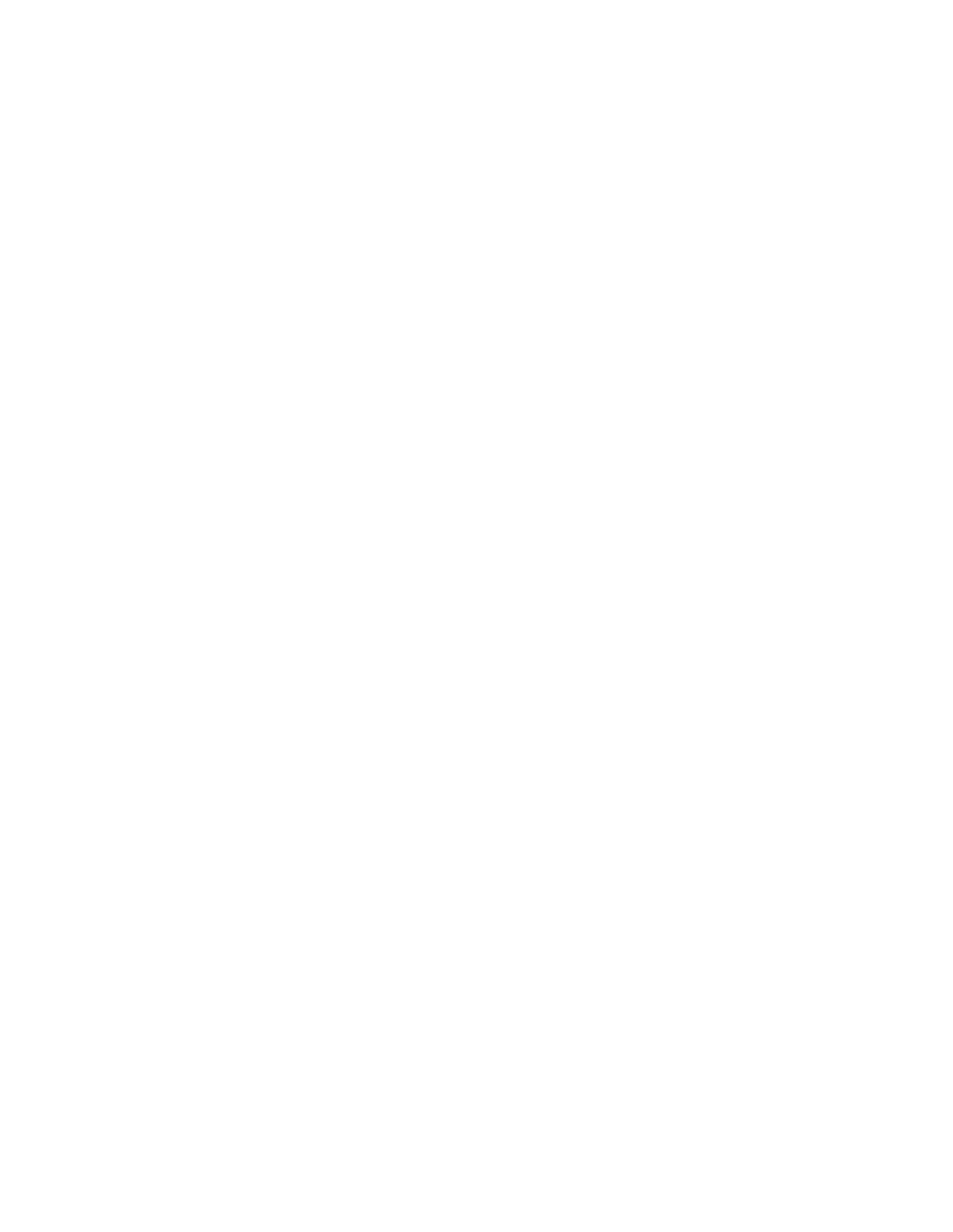# **AC Electrical Characteristics**

| <b>Table 5A. LVPECL AC Characteristics,</b> $V_{CC} = V_{CC\_TAP} = 3.3V \pm 5\%$ , $V_{EE} = 0V$ , $T_A = -40^{\circ}$ C to 85°C |  |  |  |  |  |  |
|-----------------------------------------------------------------------------------------------------------------------------------|--|--|--|--|--|--|
|-----------------------------------------------------------------------------------------------------------------------------------|--|--|--|--|--|--|

| Symbol                          | <b>Parameter</b>                                                             | <b>Test Conditions</b>                           | <b>Minimum</b> | <b>Typical</b> | <b>Maximum</b> | <b>Units</b> |
|---------------------------------|------------------------------------------------------------------------------|--------------------------------------------------|----------------|----------------|----------------|--------------|
| $f_{\text{OUT}}$                | <b>Output Frequency</b>                                                      |                                                  |                |                | $\overline{2}$ | GHz          |
| t <sub>PD</sub>                 | Propagation Delay, Low-to-High;<br>NOTE <sub>1</sub>                         |                                                  | 300            |                | 800            | ps           |
| tsk(o)                          | Output Skew; NOTE 2, 3                                                       |                                                  |                |                | 55             | ps           |
| tsk(pp)                         | Part-to-Part Skew; NOTE 3, 4                                                 |                                                  |                |                | 250            | ps           |
|                                 | Buffer Additive Phase Jitter, RMS;<br>refer to Additive Phase Jitter Section | 156.25MHz, Integration Range:<br>12kHz - 5MHz    |                | 0.046          | 0.065          | ps           |
|                                 |                                                                              | 156.25MHz, Integration Range:<br>$12kHz - 20MHz$ |                | 0.083          | 0.120          | ps           |
| tjit                            |                                                                              | 245.76MHz, Integration Range:<br>12kHz - 5MHz    |                | 0.034          | 0.059          | ps           |
|                                 |                                                                              | 245.76MHz, Integration Range:<br>12kHz - 20MHz   |                | 0.068          | 0.094          | ps           |
| $t_R / t_F$                     | Output Rise/Fall Time                                                        | 20% to 80%                                       | 80             |                | 220            | ps           |
| odc                             | Output Duty Cycle                                                            |                                                  | 45             |                | 55             | $\%$         |
| <b>MUX</b> <sub>ISOLATION</sub> | <b>MUX</b> Isolation                                                         | @ 100MHz                                         |                | 85             |                | dB           |

All parameters measured at  $f_{\text{OUT}} \leq 1 \text{ GHz}$  unless noted otherwise.

NOTE: Electrical parameters are guaranteed over the specified ambient operating temperature range, which is established when the device is mounted in a test socket with maintained transverse airflow greater than 500 lfpm. The device will meet specifications after thermal equilibrium has been reached under these conditions.

NOTE 1: Measured from the differential input crossing point to the differential output crossing point.

NOTE 2: Defined as skew between outputs at the same supply voltage and with equal load conditions.

Measured from the output differential cross points.

NOTE 3: This parameter is defined in accordance with JEDEC Standard 65.

NOTE 4: Defined as skew between outputs on different devices operating at the same supply voltage, same temperature, same frequency and with equal load conditions. Using the same type of inputs on each device, the outputs are measured at the differential cross points.

#### **Table 5B. LVPECL AC Characteristics,**  $V_{CC} = V_{CC\_TAP} = 2.5V \pm 5\%$ ,  $V_{EE} = 0V$ ,  $T_A = -40^{\circ}C$  to 85°C

| Symbol               | <b>Parameter</b>                                                             | <b>Test Conditions</b>                         | <b>Minimum</b> | <b>Typical</b> | <b>Maximum</b> | <b>Units</b> |
|----------------------|------------------------------------------------------------------------------|------------------------------------------------|----------------|----------------|----------------|--------------|
| $f_{OUT}$            | <b>Output Frequency</b>                                                      |                                                |                |                | $\mathbf{2}$   | <b>GHz</b>   |
| $t_{PD}$             | Propagation Delay, Low-to-High;<br>NOTE <sub>1</sub>                         |                                                | 300            |                | 800            | ps           |
| tsk(o)               | Output Skew; NOTE 2, 3                                                       |                                                |                |                | 55             | ps           |
| tsk(pp)              | Part-to-Part Skew; NOTE 3, 4                                                 |                                                |                |                | 250            | ps           |
|                      |                                                                              | 156.25MHz, Integration Range:<br>12kHz - 5MHz  |                | 0.054          | 0.079          | ps           |
| <i>t</i> jit         | Buffer Additive Phase Jitter, RMS;<br>refer to Additive Phase Jitter Section | 156.25MHz, Integration Range:<br>12kHz - 20MHz |                | 0.097          | 0.134          | ps           |
|                      |                                                                              | 245.76MHz, Integration Range:<br>12kHz - 5MHz  |                | 0.050          | 0.067          | ps           |
|                      |                                                                              | 245.76MHz, Integration Range:<br>12kHz - 20MHz |                | 0.099          | 0.131          | ps           |
| $t_R / t_F$          | <b>Output Rise/Fall Time</b>                                                 | 20% to 80%                                     | 80             |                | 210            | ps           |
| odc                  | <b>Output Duty Cycle</b>                                                     |                                                | 45             |                | 55             | $\%$         |
| <b>MUX</b> ISOLATION | <b>MUX</b> Isolation                                                         | @ 100MHz                                       |                | 85             |                | dB           |

For NOTES, see Table 5A above.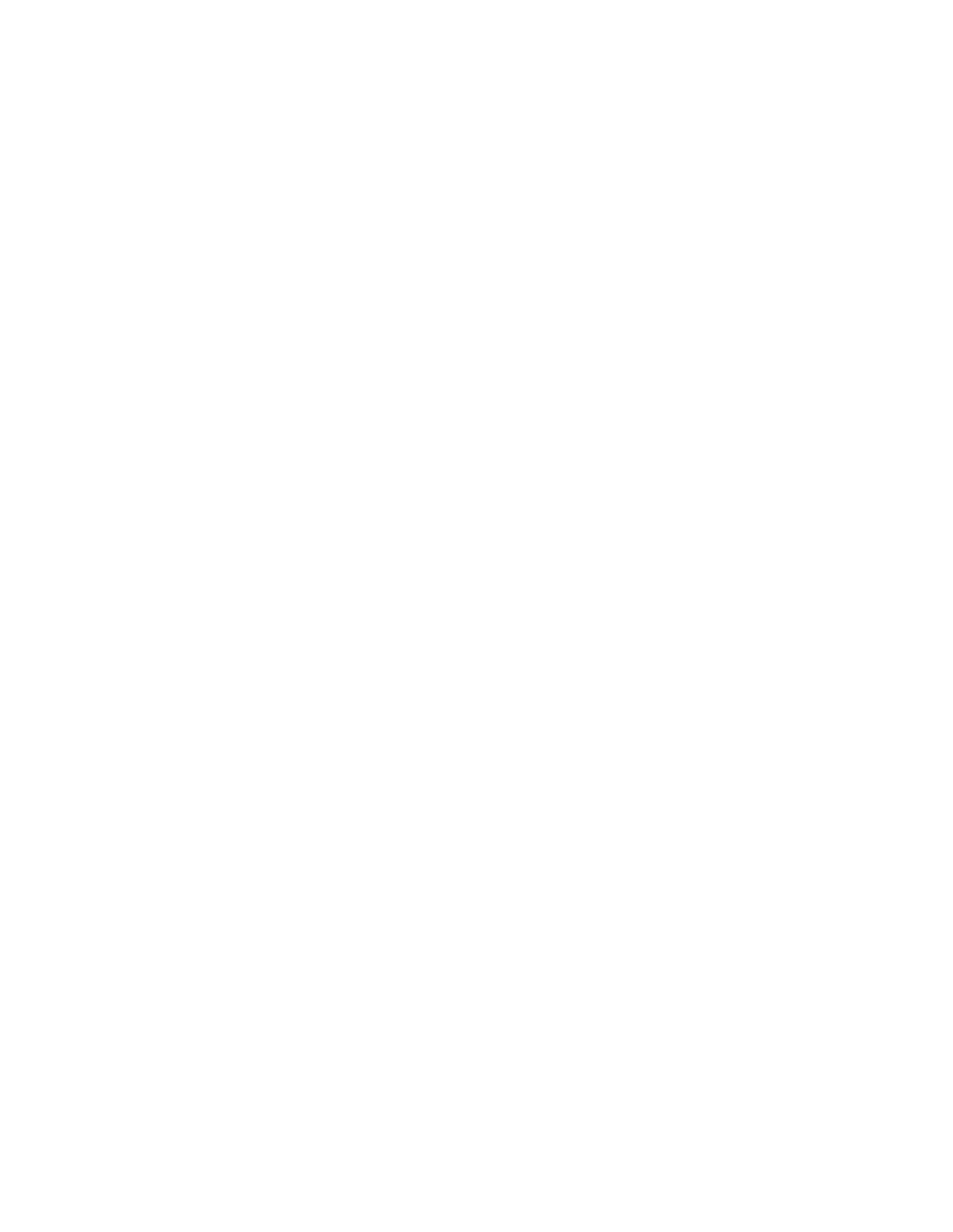| Symbol                          | <b>Parameter</b>                                                             | <b>Test Conditions</b>                           | <b>Minimum</b> | <b>Typical</b> | <b>Maximum</b> | <b>Units</b> |
|---------------------------------|------------------------------------------------------------------------------|--------------------------------------------------|----------------|----------------|----------------|--------------|
| $f_{OUT}$                       | Output Frequency                                                             |                                                  |                |                | $\overline{2}$ | GHz          |
| $t_{PD}$                        | Propagation Delay, Low-to-High;<br>NOTE <sub>1</sub>                         |                                                  | 300            |                | 800            | ps           |
| tsk(o)                          | Output Skew; NOTE 2, 3                                                       |                                                  |                |                | 55             | ps           |
| tsk(pp)                         | Part-to-Part Skew; NOTE 3, 4                                                 |                                                  |                |                | 250            | ps           |
|                                 |                                                                              | 156.25MHz, Integration Range:<br>12kHz - 5MHz    |                | 0.048          | 0.074          | ps           |
|                                 | Buffer Additive Phase Jitter, RMS;<br>refer to Additive Phase Jitter Section | 156.25MHz, Integration Range:<br>$12kHz - 20MHz$ |                | 0.096          | 0.146          | ps           |
| tjit                            |                                                                              | 245.76MHz, Integration Range:<br>12kHz - 5MHz    |                | 0.035          | 0.054          | ps           |
|                                 |                                                                              | 245.76MHz, Integration Range:<br>$12kHz - 20MHz$ |                | 0.074          | 0.097          | ps           |
| $t_R / t_F$                     | Output Rise/Fall Time                                                        | 20% to 80%                                       | 80             |                | 200            | ps           |
| odc                             | <b>Output Duty Cycle</b>                                                     |                                                  | 45             |                | 55             | $\%$         |
| <b>MUX</b> <sub>ISOLATION</sub> | <b>MUX Isolation</b>                                                         | @ 100MHz                                         |                | 85             |                | dB           |

#### **Table 5C. LVDS AC Characteristics,**  $V_{CC} = 3.3V \pm 5\%$ ,  $V_{EE} = 0V$ ,  $T_A = -40^{\circ}C$  to 85°C

All parameters measured at  $f_{\text{OUT}} \leq 1$ GHz unless noted otherwise.

NOTE: Electrical parameters are guaranteed over the specified ambient operating temperature range, which is established when the device is mounted in a test socket with maintained transverse airflow greater than 500 lfpm. The device will meet specifications after thermal equilibrium has been reached under these conditions.

NOTE 1: Measured from the differential input crossing point to the differential output crossing point.

NOTE 2: Defined as skew between outputs at the same supply voltage and with equal load conditions.

Measured from the output differential cross points.

NOTE 3: This parameter is defined in accordance with JEDEC Standard 65.

NOTE 4: Defined as skew between outputs on different devices operating at the same supply voltage, same temperature, same frequency and with equal load conditions. Using the same type of inputs on each device, the outputs are measured at the differential cross points.

#### **Table 5D. LVDS AC Characteristics,**  $V_{CC} = V_{CC\_TAP} = 2.5V \pm 5\%$ ,  $V_{EE} = 0V$ ,  $T_A = -40^{\circ}C$  to 85°C

| Symbol               | <b>Parameter</b>                                                             | <b>Test Conditions</b>                         | <b>Minimum</b> | <b>Typical</b> | <b>Maximum</b> | <b>Units</b>       |
|----------------------|------------------------------------------------------------------------------|------------------------------------------------|----------------|----------------|----------------|--------------------|
| $f_{OUT}$            | <b>Output Frequency</b>                                                      |                                                |                |                | 2              | GHz                |
| $t_{PD}$             | Propagation Delay, Low-to-High;<br>NOTE <sub>1</sub>                         |                                                | 300            |                | 800            | ps                 |
| tsk(o)               | Output Skew; NOTE 2, 3                                                       |                                                |                |                | 55             | ps                 |
| tsk(pp)              | Part-to-Part Skew; NOTE 3, 4                                                 |                                                |                |                | 250            | ps                 |
|                      |                                                                              | 156.25MHz, Integration Range:<br>12kHz - 5MHz  |                | 0.049          | 0.074          | ps                 |
| tjit                 | Buffer Additive Phase Jitter, RMS;<br>refer to Additive Phase Jitter Section | 156.25MHz, Integration Range:<br>12kHz - 20MHz |                | 0.098          | 0.139          | ps                 |
|                      |                                                                              | 245.76MHz, Integration Range:<br>12kHz - 5MHz  |                | 0.037          | 0.060          | ps                 |
|                      |                                                                              | 245.76MHz, Integration Range:<br>12kHz - 20MHz |                | 0.076          | 0.102          | ps                 |
| $t_R / t_F$          | Output Rise/Fall Time                                                        | 20% to 80%                                     | 80             |                | 200            | ps                 |
| odc                  | Output Duty Cycle                                                            |                                                | 45             |                | 55             | $\frac{1}{\alpha}$ |
| <b>MUX</b> ISOLATION | <b>MUX</b> Isolation                                                         | @ 100MHz                                       |                | 85             |                | dB                 |

For NOTES, see Table 5C above.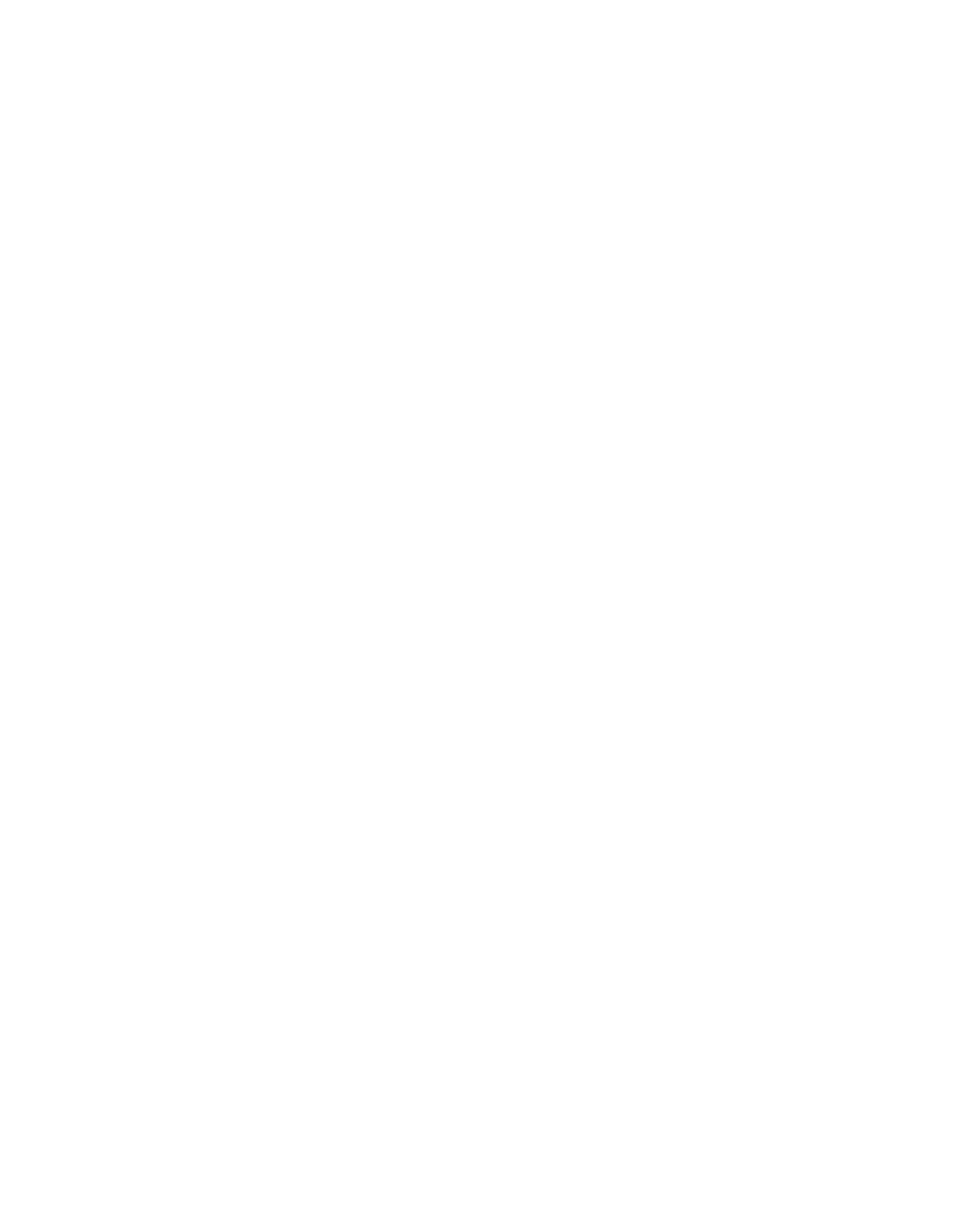# **Additive Phase Jitter**

The spectral purity in a band at a specific offset from the fundamental compared to the power of the fundamental is called the *dBc Phase Noise.* This value is normally expressed using a Phase noise plot and is most often the specified plot in many applications. Phase noise is defined as the ratio of the noise power present in a 1Hz band at a specified offset from the fundamental frequency to the power value of the fundamental. This ratio is expressed in decibels (dBm) or a ratio

of the power in the 1Hz band to the power in the fundamental. When the required offset is specified, the phase noise is called a *dBc* value, which simply means dBm at a specified offset from the fundamental. By investigating jitter in the frequency domain, we get a better understanding of its effects on the desired application over the entire time record of the signal. It is mathematically possible to calculate an expected bit error rate given a phase noise plot.



As with most timing specifications, phase noise measurements has issues relating to the limitations of the equipment. Often the noise floor of the equipment is higher than the noise floor of the device. This is illustrated above. The device meets the noise floor of what is shown, but can actually be lower. The phase noise is dependent on the input source and measurement equipment.

The source generator used is, "Rhode & Schwarz SMA 100A Signal Generator, via the clock synthesis as the external input to drive the input clock."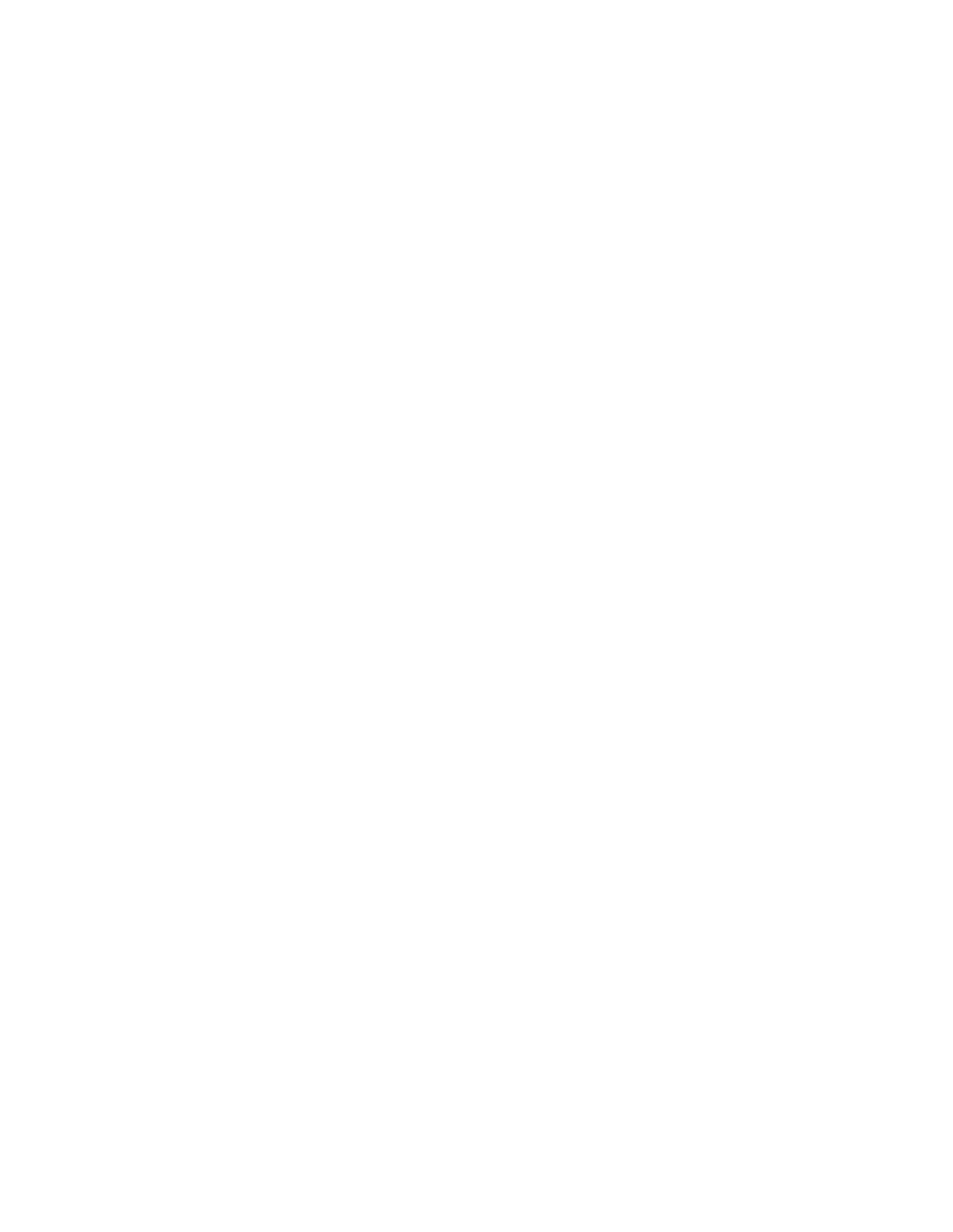# **Parameter Measurement Information**



**3.3V LVPECL Output Load AC Test Circuit**



**3.3V LVDS Output Load AC Test Circuit**



**Differential Input Level**



**2.5V LVPECL Output Load AC Test Circuit**



**2.5V LVDS Output Load AC Test Circuit**



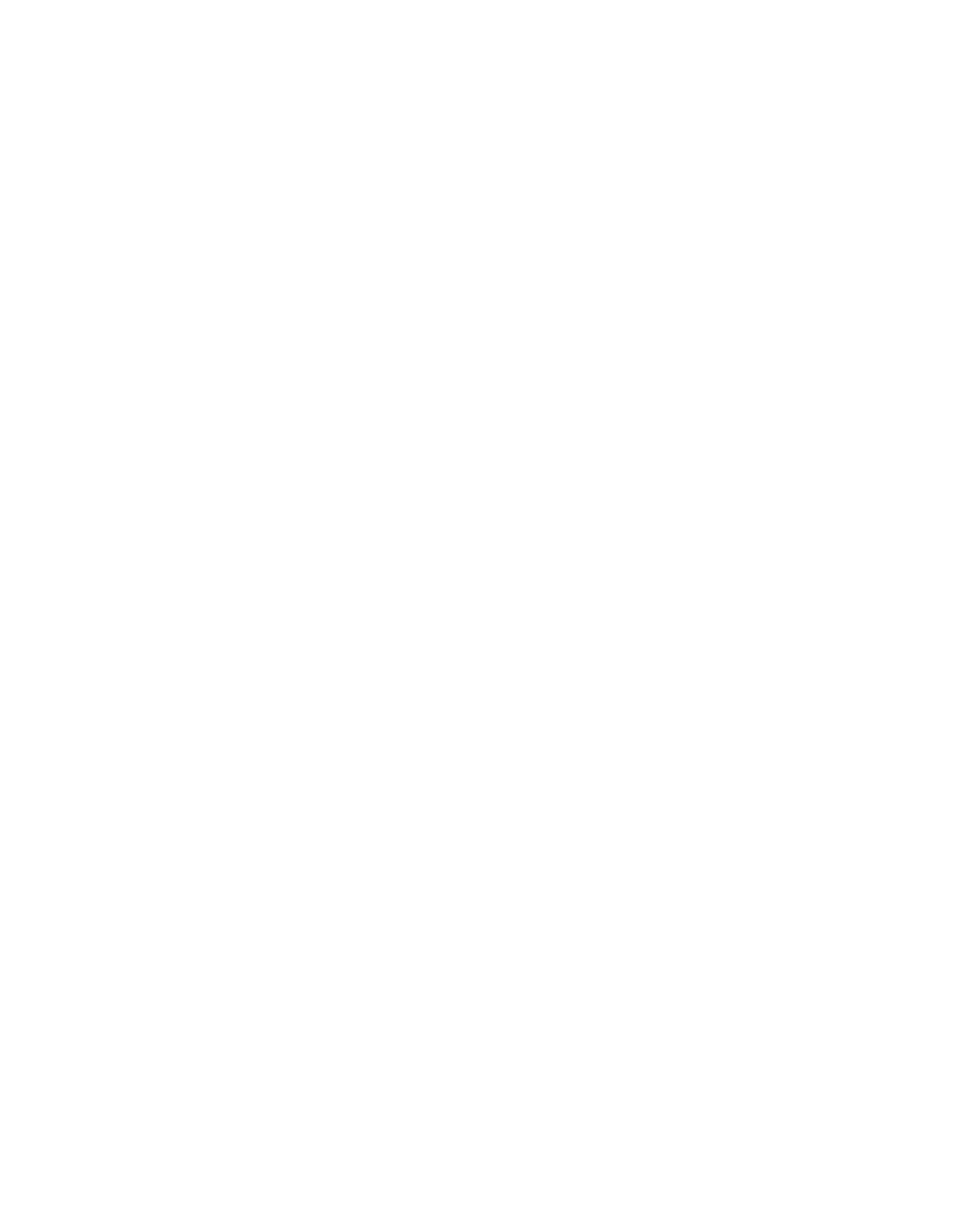# ICS854S015I-01 Data Sheet LOW SKEW, 1-TO-5, DIFFERENTIAL-TO-LVDS/LVPECL FANOUT BUFFER

# **Parameter Measurement Information, continued**



#### **Propagation Delay**



**LVPECL Output Rise/Fall Time**



**Output Duty Cycle/Pulse Width/Period**



**Differential Output Voltage Setup**



**Part-to-Part Skew**



**LVDS Output Rise/Fall Time**



**MUX Isolation**



#### **Offset Voltage Setup**

ICS854S015CKI-01 REVISION A OCTOBER 4, 2011 **11 CONTRACT CONTRACT CONTRACT CONTRACT CONTRACT CONTRACT CONTRACT CONTRACT CONTRACT CONTRACT CONTRACT CONTRACT CONTRACT CONTRACT CONTRACT CONTRACT CONTRACT CONTRACT CONTRACT CON**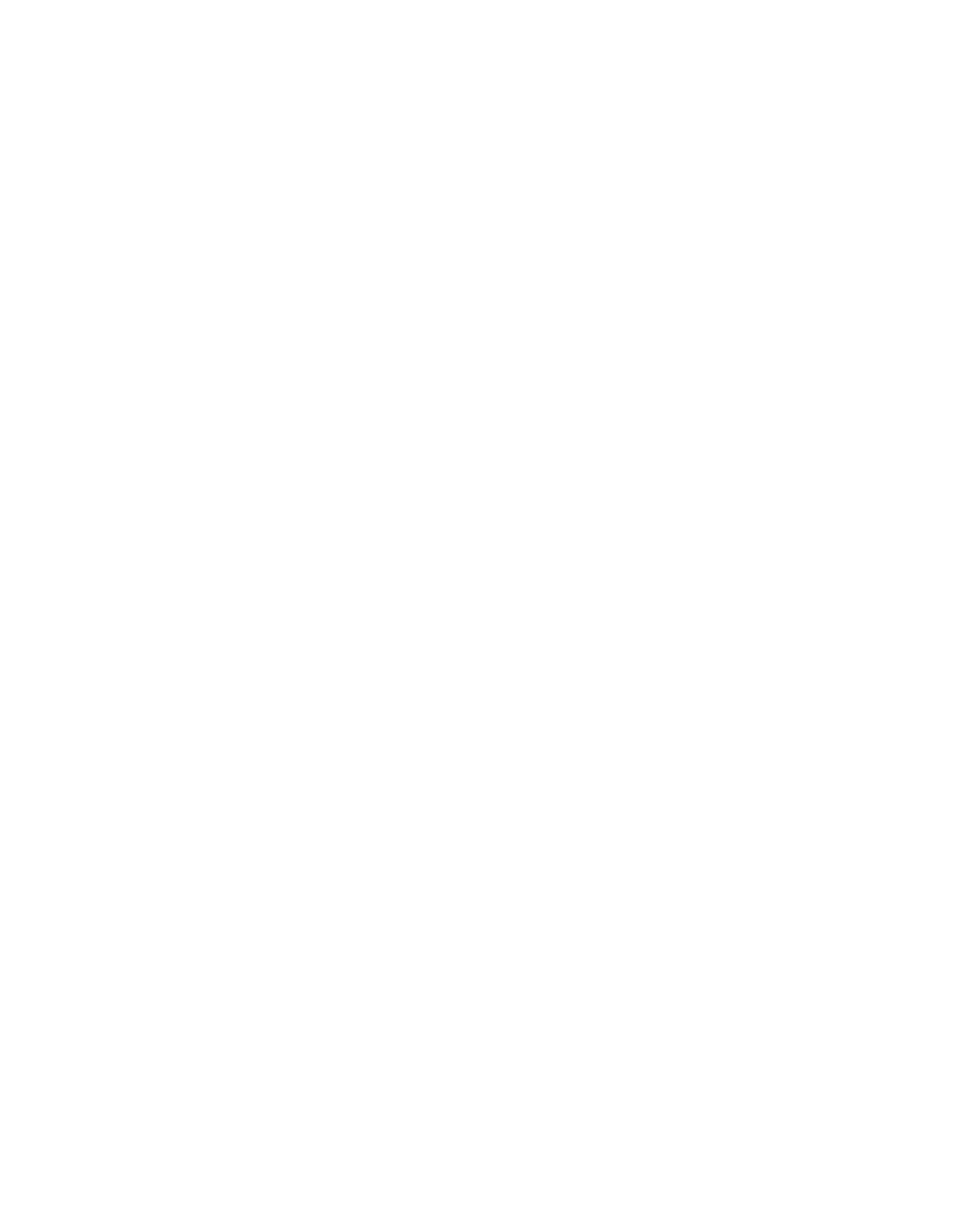# **Applications Information**

# **Recommendations for Unused Input and Output Pins**

#### **Inputs:**

#### **PCLK/nPCLK Inputs**

For applications not requiring the use of a differential input, both the PCLK and nPCLK pins can be left floating. Though not required, but for additional protection, a 1kΩ resistor can be tied from PCLK to ground.

#### **CLK/nCLK Inputs**

For applications not requiring the use of a differential input, both the CLK and nCLK pins can be left floating. Though not required, but for additional protection, a 1kΩ resistor can be tied from CLK to ground.

### **LVCMOS Control Pins**

All control pins have internal pulldowns; additional resistance is not required but can be added for additional protection. A 1kΩ resistor can be used.

### **Outputs:**

#### **LVPECL Outputs**

All unused LVPECL outputs can be left floating. We recommend that there is no trace attached. Both sides of the differential output pair should either be left floating or terminated.

#### **LVDS Outputs**

All unused LVDS output pairs can be either left floating or terminated with 100 $\Omega$  across. If they are left floating, there should be no trace attached.

## **Wiring the Differential Input to Accept Single-Ended Levels**

*Figure 2* shows how a differential input can be wired to accept single ended levels. The reference voltage  $V_{\text{RFE}} = V_{\text{CC}}/2$  is generated by the bias resistors R1 and R2. The bypass capacitor (C1) is used to help filter noise on the DC bias. This bias circuit should be located as close to the input pin as possible. The ratio of R1 and R2 might need to be adjusted to position the  $V_{REF}$  in the center of the input voltage swing. For example, if the input clock swing is 2.5V and  $V_{CC} = 3.3V$ , R1 and R2 value should be adjusted to set  $V_{\text{RFF}}$  at 1.25V. The values below are for when both the single ended swing and  $V_{CC}$  are at the same voltage. This configuration requires that the sum of the output impedance of the driver (Ro) and the series resistance (Rs) equals the transmission line impedance. In addition, matched termination at the input will attenuate the signal in half. This can be done in one of two ways. First, R3 and R4 in parallel should equal the transmission line impedance. For most 50Ω applications, R3 and R4 can be 100Ω. The values of the resistors can be increased to reduce the loading for slower and weaker LVCMOS driver. When using single-ended signaling, the noise rejection benefits of differential signaling are reduced. Even though the differential input can handle full rail LVCMOS signaling, it is recommended that the amplitude be reduced. The datasheet specifies a lower differential amplitude, however this only applies to differential signals. For single-ended applications, the swing can be larger, however  $V_{IL}$  cannot be less than -0.3V and  $V_{\text{IH}}$  cannot be more than  $V_{\text{CC}}$  + 0.3V. Though some of the recommended components might not be used, the pads should be placed in the layout. They can be utilized for debugging purposes. The datasheet specifications are characterized and guaranteed by using a differential signal.



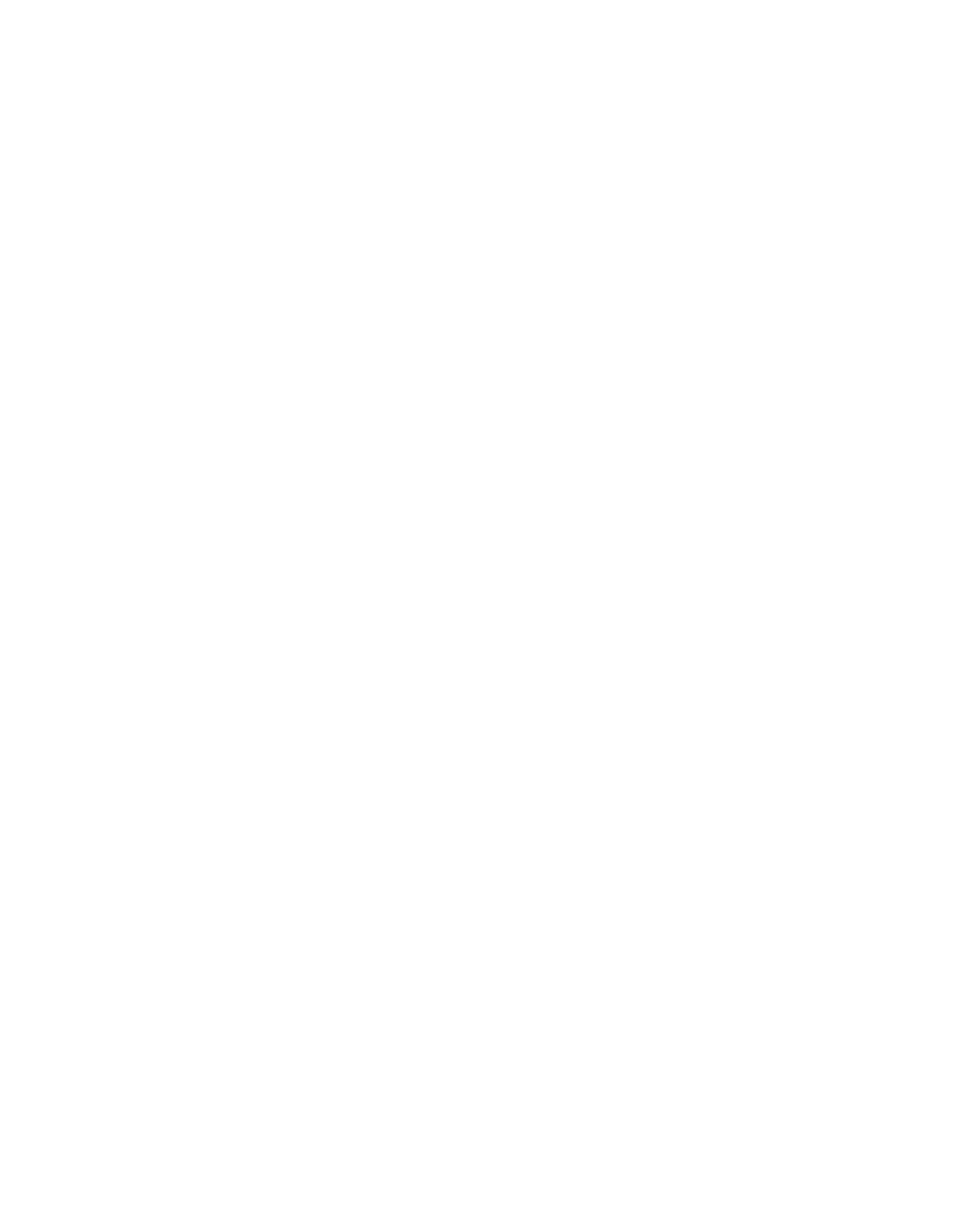# **3.3V LVPECL Clock Input Interface**

The PCLK /nPCLK accepts LVPECL, CML, LVDS and other differential signals. Both  $V_{SWING}$  and  $V_{OH}$  must meet the  $V_{PP}$  and V<sub>CMR</sub> input requirements. *Figures 3A to 3E* show interface examples for the PCLK/nPCLK input driven by the most common driver types.



**Figure 3A. PCLK/nPCLK Input Driven by an Open Collector CML Driver**



**Figure 3C. PCLK/nPCLK Input Driven by a 3.3V LVPECL Driver**



**Figure 3E. PCLK/nPCLK Input Driven by a LVDS Driver**

The input interfaces suggested here are examples only. If the driver is from another vendor, use their termination recommendation. Please consult with the vendor of the driver component to confirm the driver termination requirements.



**Figure 3B. PCLK/nPCLK Input Driven by a Built-In Pullup CML Driver**



**Figure 3D. PCLK/nPCLK Input Driven by a 3.3V LVPECL Driver with AC Couple**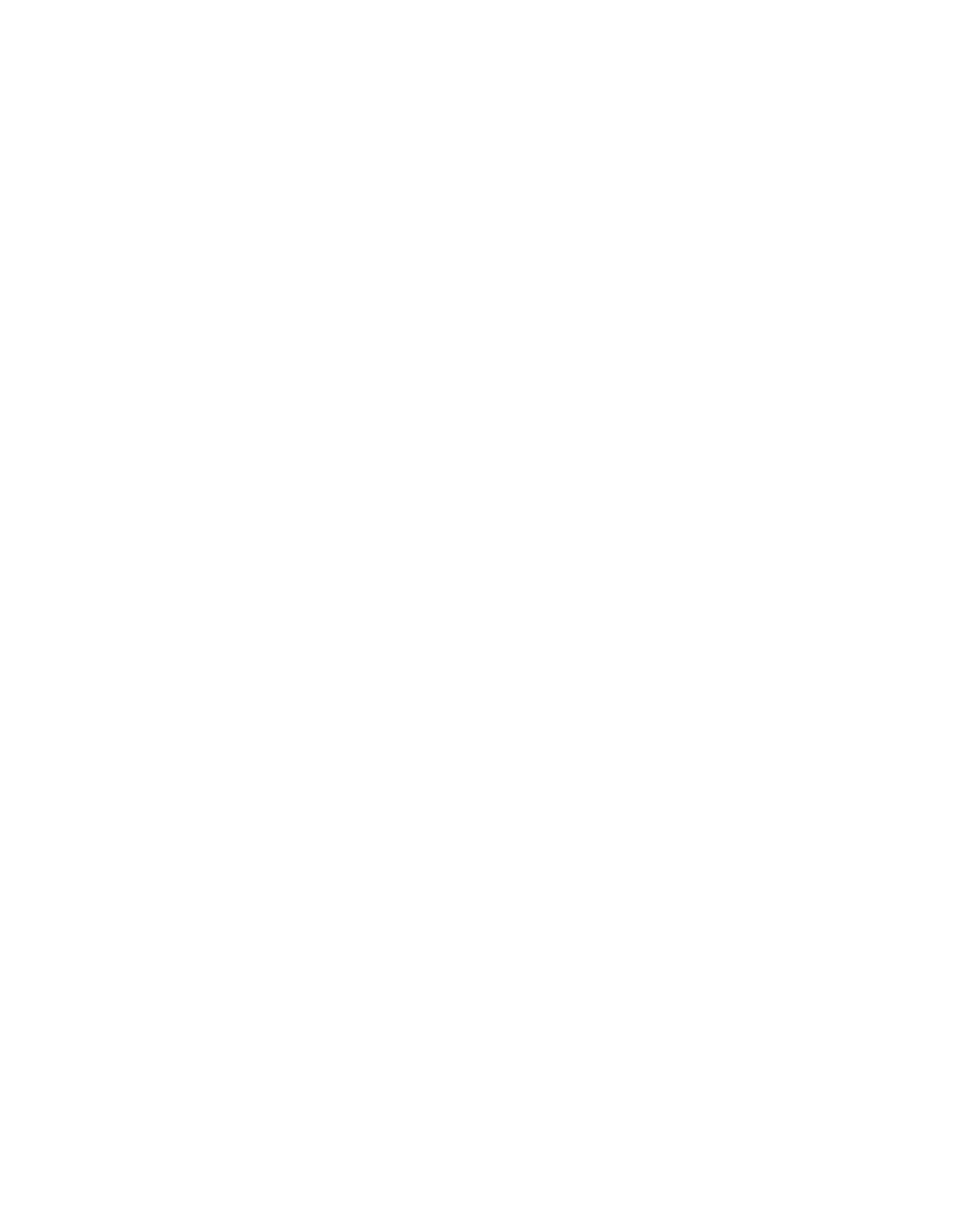# **2.5V LVPECL Clock Input Interface**

The PCLK /nPCLK accepts LVPECL, CML, LVDS and other differential signals. Both  $V_{SWING}$  and  $V_{OH}$  must meet the  $V_{PP}$  and V<sub>CMR</sub> input requirements. *Figures 4A to 4E* show interface examples for the PCLK/nPCLK input driven by the most common driver types.



**Figure 4A. PCLK/nPCLK Input Driven by an Open Collector CML Driver**



**Figure 4C. PCLK/nPCLK Input Driven by a 3.3V LVPECL Driver**



**Figure 4E. PCLK/nPCLK Input Driven by a LVDS Driver**

The input interfaces suggested here are examples only. If the driver is from another vendor, use their termination recommendation. Please consult with the vendor of the driver component to confirm the driver termination requirements.



**Figure 4B. PCLK/nPCLK Input Driven by a Built-In Pullup CML Driver**



**Figure 4D. PCLK/nPCLK Input Driven by a 3.3V LVPECL Driver with AC Couple**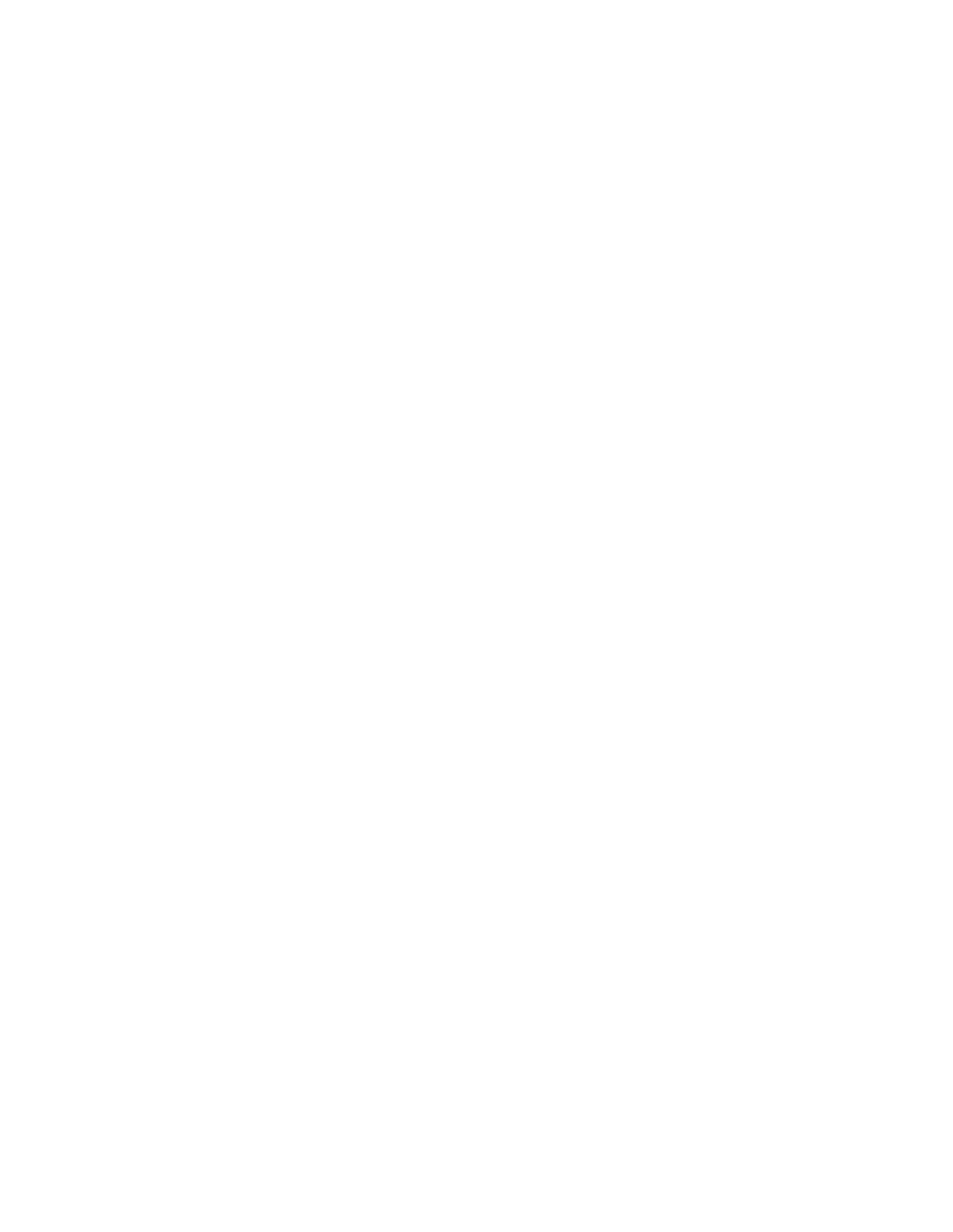# **3.3V Differential Clock Input Interface**

The CLK /nCLK accepts LVDS, LVPECL, LVHSTL, HCSL and other differential signals. Both  $V_{SWING}$  and  $V_{OH}$  must meet the  $V_{PP}$  and V<sub>CMR</sub> input requirements. *Figures 5A to 5E* show interface examples for the CLK/nCLK input driven by the most common driver types. The input interfaces suggested here are examples only. Please consult

with the vendor of the driver component to confirm the driver termination requirements. For example, in Figure 5A, the input termination applies for IDT open emitter LVHSTL drivers. If you are using an LVHSTL driver from another vendor, use their termination recommendation.



**Figure 5A. CLK/nCLK Input Driven by an IDT Open Emitter LVHSTL Driver**



**Figure 5C. CLK/nCLK Input Driven by a 3.3V LVPECL Driver**



**Figure 5E. CLK/nCLK Input Driven by a 3.3V HCSL Driver**



**Figure 5B. CLK/nCLK Input Driven by a 3.3V LVPECL Driver**



**Figure 5D. CLK/nCLK Input Driven by a 3.3V LVDS Driver**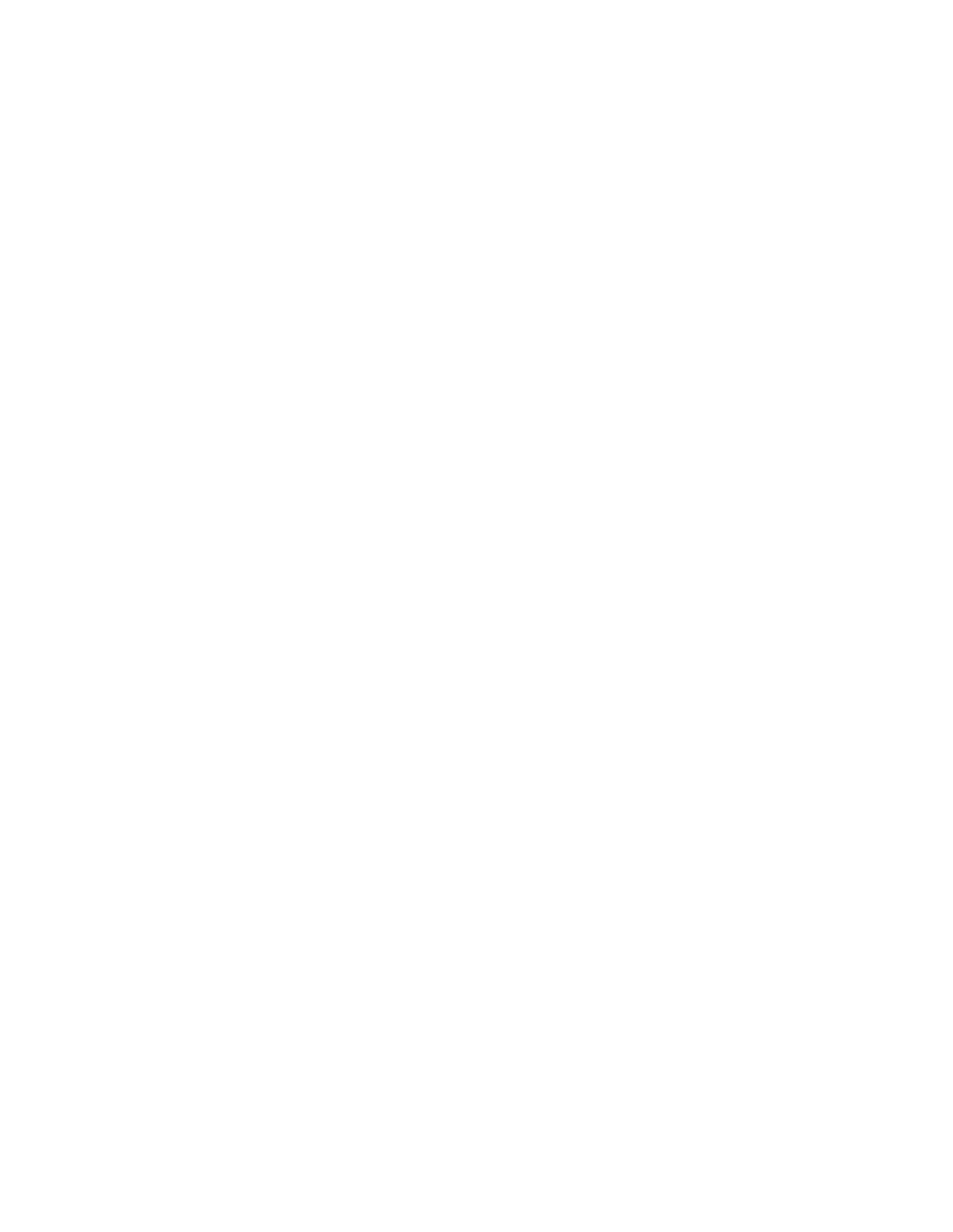# **2.5V Differential Clock Input Interface**

The CLK /nCLK accepts LVDS, LVPECL, LVHSTL, HCSL and other differential signals. Both  $V_{SWING}$  and  $V_{OH}$  must meet the  $V_{PP}$  and V<sub>CMR</sub> input requirements. *Figures 6A to 6E* show interface examples for the CLK/nCLK input driven by the most common driver types. The input interfaces suggested here are examples only. Please consult

R1 50Ω R<sub>2</sub>  $50\Omega$ 1.8V Zo = 50Ω Zo = 50Ω CLK  $c<sub>L</sub>$ 2.5V **LVHSTL** IDT Open Emitter LVHSTL Driver Differential Input

**Figure 6A. CLK/nCLK Input Driven by an IDT Open Emitter LVHSTL Driver**



**Figure 6C. CLK/nCLK Input Driven by a 2.5V LVPECL Driver**



**Figure 6E. CLK/nCLK Input Driven by a 2.5V HCSL Driver**

with the vendor of the driver component to confirm the driver termination requirements. For example, in Figure 6A, the input termination applies for IDT open emitter LVHSTL drivers. If you are using an LVHSTL driver from another vendor, use their termination recommendation.



**Figure 6B. CLK/nCLK Input Driven by a 2.5V LVPECL Driver**



**Figure 6D. CLK/nCLK Input Driven by a 2.5V LVDS Driver**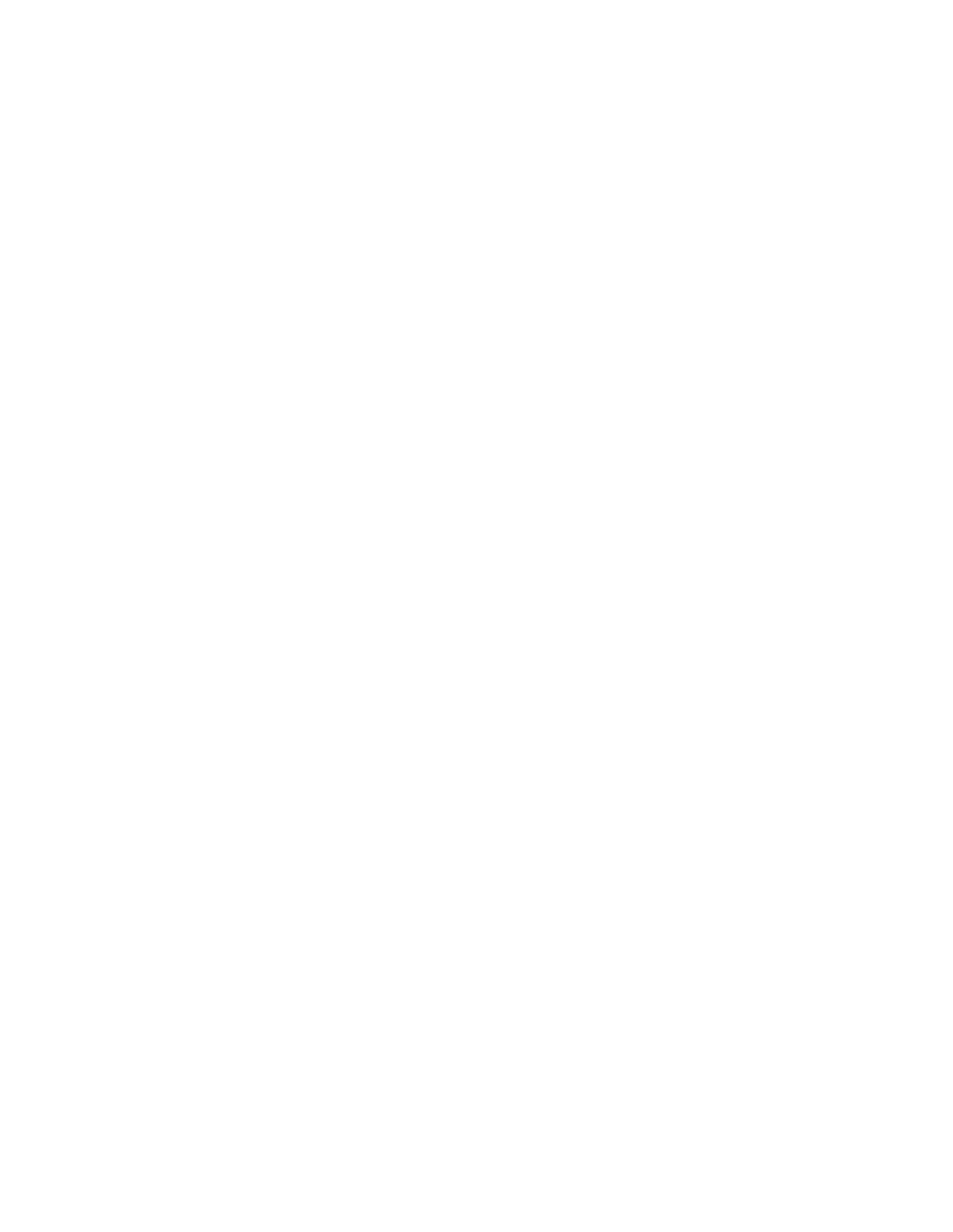## **LVDS Driver Termination**

For a general LVDS interface, the recommended value for the termination impedance ( $Z_T$ ) is between 90Ω and 132Ω. The actual value should be selected to match the differential impedance  $(Z_0)$  of your transmission line. A typical point-to-point LVDS design uses a 100Ω parallel resistor at the receiver and a 100Ω differential transmission-line environment. In order to avoid any transmission-line reflection issues, the components should be surface mounted and must be placed as close to the receiver as possible. IDT offers a full line of LVDS compliant devices with two types of output structures: current source and voltage source. The

standard termination schematic as shown in *Figure 7A* can be used with either type of output structure. *Figure 7B*, which can also be used with both output types, is an optional termination with center tap capacitance to help filter common mode noise. The capacitor value should be approximately 50pF. If using a non-standard termination, it is recommended to contact IDT and confirm if the output structure is current source or voltage source type. In addition, since these outputs are LVDS compatible, the input receiver's amplitude and common-mode input range should be verified for compatibility with the output.



**LVDS Termination**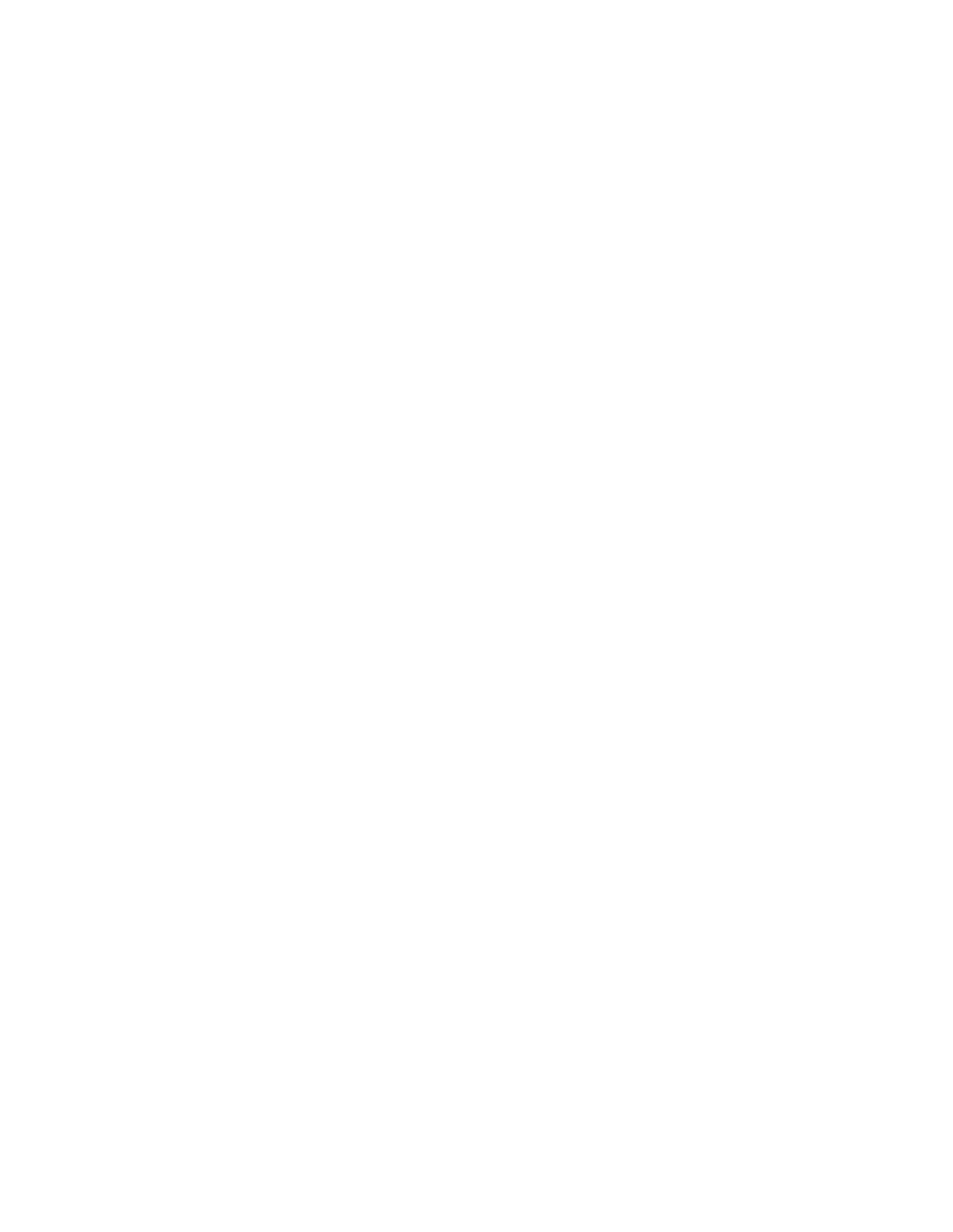# **Termination for 3.3V LVPECL Outputs**

The clock layout topology shown below is a typical termination for LVPECL outputs. The two different layouts mentioned are recommended only as guidelines.

The differential outputs are low impedance follower outputs that generate ECL/LVPECL compatible outputs. Therefore, terminating resistors (DC current path to ground) or current sources must be used for functionality. These outputs are designed to drive  $50\Omega$ 



transmission lines. Matched impedance techniques should be used to maximize operating frequency and minimize signal distortion. *Figures 8A and 8B* show two different layouts which are recommended only as guidelines. Other suitable clock layouts may exist and it would be recommended that the board designers simulate to guarantee compatibility across all printed circuit and clock component process variations.



**Figure 8A. 3.3V LVPECL Output Termination Figure 8B. 3.3V LVPECL Output Termination**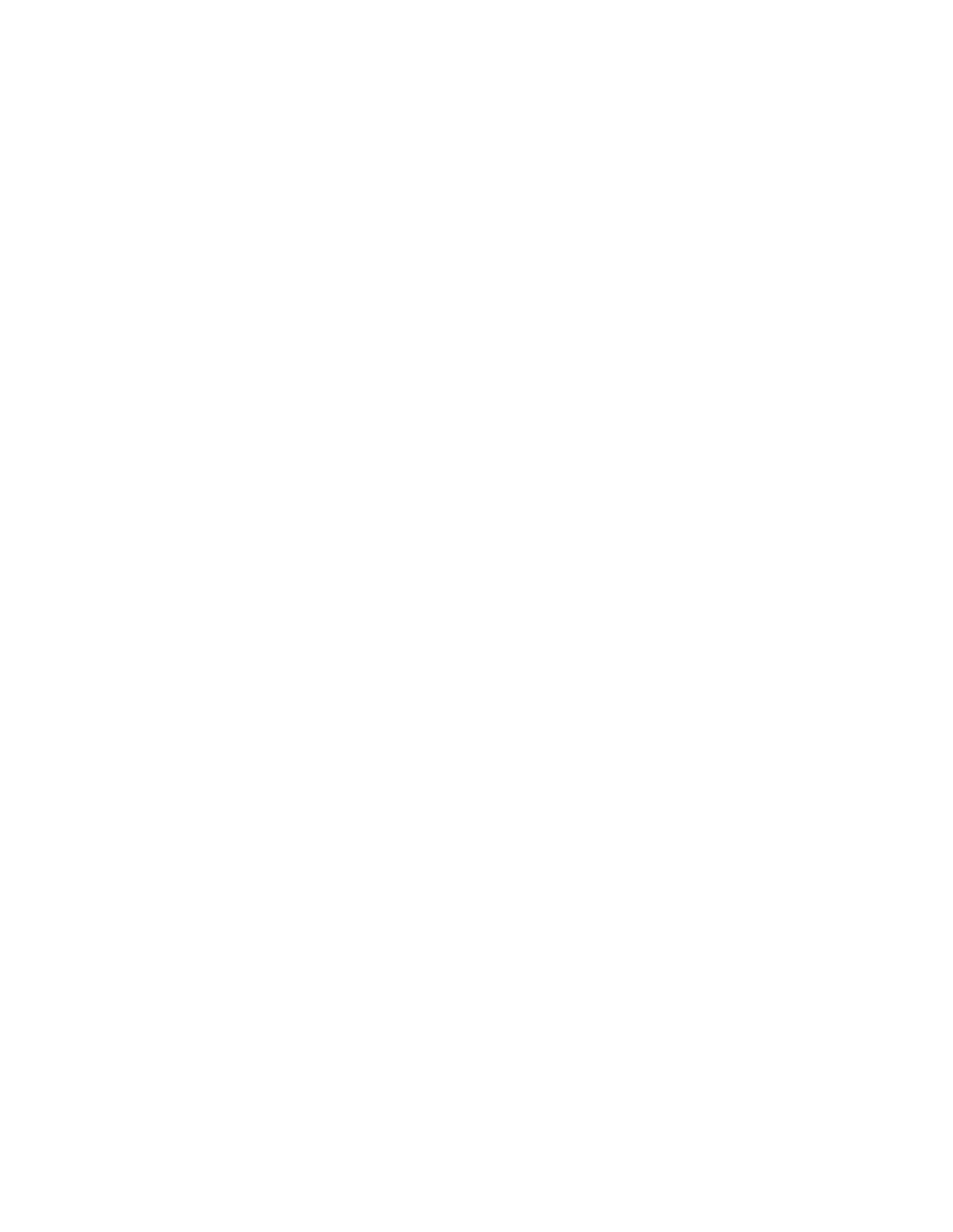# **Termination for 2.5V LVPECL Outputs**

*Figure 9A* and *Figure 9B* show examples of termination for 2.5V LVPECL driver. These terminations are equivalent to terminating 50Ω to  $V_{CC}$  – 2V. For  $V_{CC}$  = 2.5V, the  $V_{CC}$  – 2V is very close to ground



**Figure 9A. 2.5V LVPECL Driver Termination Example**



**Figure 9C. 2.5V LVPECL Driver Termination Example**

level. The R3 in Figure 9B can be eliminated and the termination is shown in *Figure 9C.*



**Figure 9B. 2.5V LVPECL Driver Termination Example**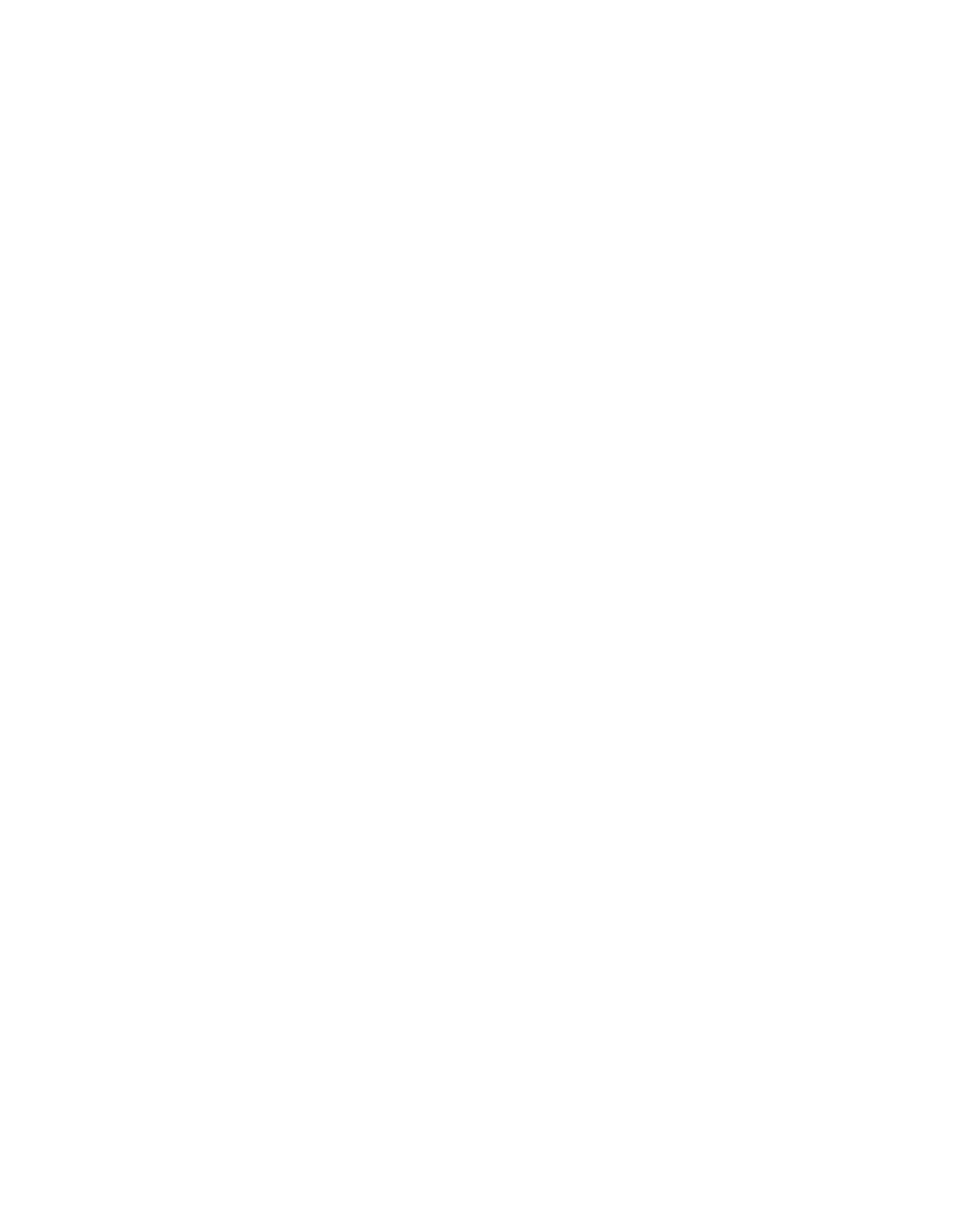## **VFQFN EPAD Thermal Release Path**

In order to maximize both the removal of heat from the package and the electrical performance, a land pattern must be incorporated on the Printed Circuit Board (PCB) within the footprint of the package corresponding to the exposed metal pad or exposed heat slug on the package, as shown in *Figure 10.* The solderable area on the PCB, as defined by the solder mask, should be at least the same size/shape as the exposed pad/slug area on the package to maximize the thermal/electrical performance. Sufficient clearance should be designed on the PCB between the outer edges of the land pattern and the inner edges of pad pattern for the leads to avoid any shorts.

While the land pattern on the PCB provides a means of heat transfer and electrical grounding from the package to the board through a solder joint, thermal vias are necessary to effectively conduct from the surface of the PCB to the ground plane(s). The land pattern must be connected to ground through these vias. The vias act as "heat pipes". The number of vias (i.e. "heat pipes") are application specific

and dependent upon the package power dissipation as well as electrical conductivity requirements. Thus, thermal and electrical analysis and/or testing are recommended to determine the minimum number needed. Maximum thermal and electrical performance is achieved when an array of vias is incorporated in the land pattern. It is recommended to use as many vias connected to ground as possible. It is also recommended that the via diameter should be 12 to 13mils (0.30 to 0.33mm) with 1oz copper via barrel plating. This is desirable to avoid any solder wicking inside the via during the soldering process which may result in voids in solder between the exposed pad/slug and the thermal land. Precautions should be taken to eliminate any solder voids between the exposed heat slug and the land pattern. Note: These recommendations are to be used as a guideline only. For further information, please refer to the Application Note on the Surface Mount Assembly of Amkor's Thermally/ Electrically Enhance Leadframe Base Package, Amkor Technology.



**Figure 10. P.C. Assembly for Exposed Pad Thermal Release Path – Side View (drawing not to scale)**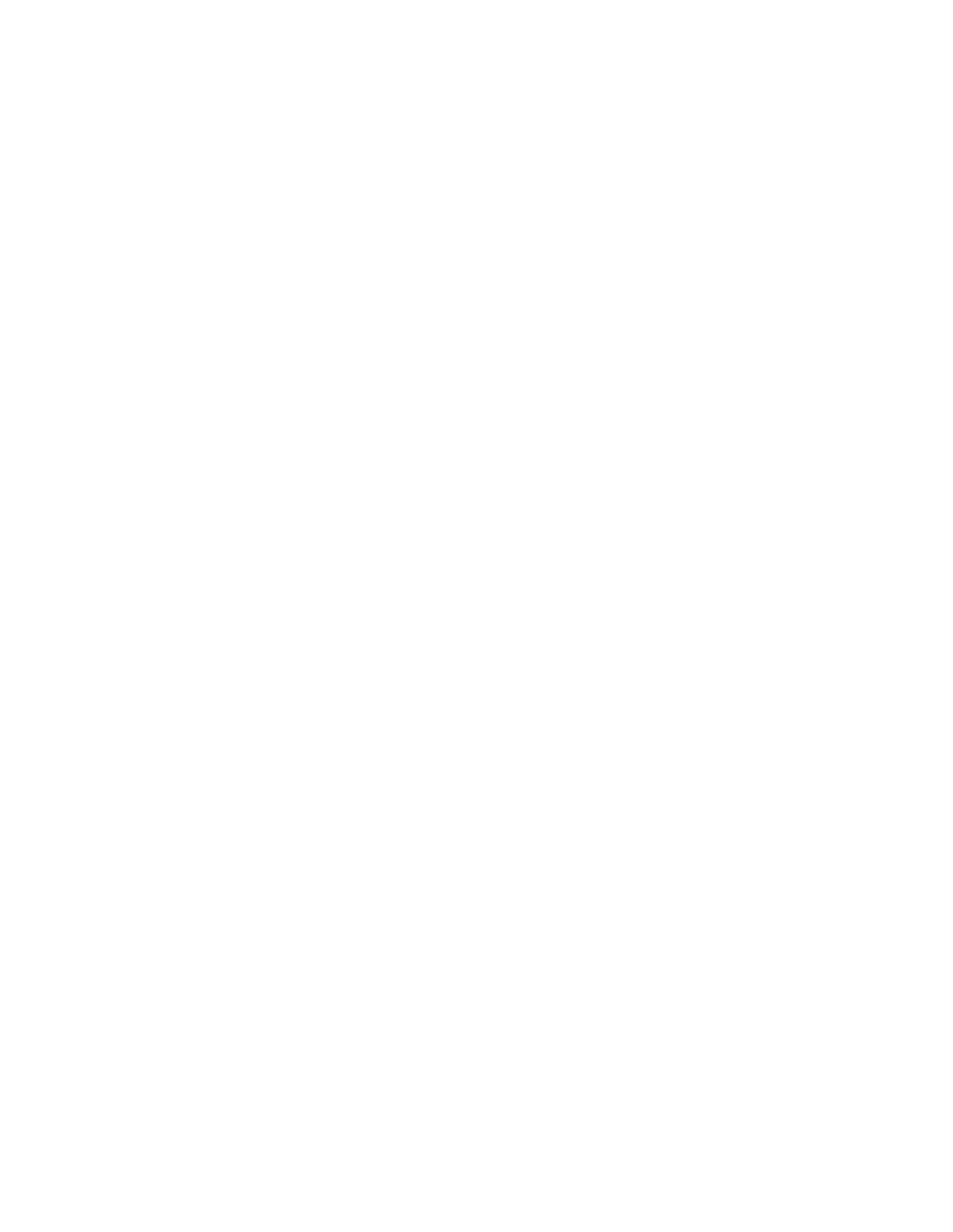# **LVPECL Power Considerations**

This section provides information on power dissipation and junction temperature for the ICS854S015I-01. Equations and example calculations are also provided.

#### **1. Power Dissipation.**

The total power dissipation for the ICS854S015I-01 is the sum of the core power plus the power dissipated in the load(s). The following is the power dissipation for  $V_{CC} = 3.3V + 5\% = 3.465V$ , which gives worst case results.

NOTE: Please refer to Section 3 for details on calculating power dissipated in the load.

- Power (core)<sub>MAX</sub> =  $V_{\text{CC\_MAX}}$  \*  $I_{\text{EE\_MAX}}$  = 3.465V \* 85mA = **294.53mW**
- Power (outputs)<sub>MAX</sub> = 30mW/Loaded Output pair If all outputs are loaded, the total power is 5 \* 30mW = **150mW**

**Total Power**<sub>\_MAX</sub> (3.3V, with all outputs switching) =  $294.53$ mW +150mW =  $444.55$ mW

#### **2. Junction Temperature.**

Junction temperature, Tj, is the temperature at the junction of the bond wire and bond pad directly affects the reliability of the device. The maximum recommended junction temperature is 125°C. Limiting the internal transistor junction temperature, Tj, to 125°C ensures that the bond wire and bond pad temperature remains below 125°C.

The equation for Tj is as follows: Tj =  $\theta_{JA}$  \* Pd\_total + T<sub>A</sub>

 $Tj$  = Junction Temperature

 $\theta_{JA}$  = Junction-to-Ambient Thermal Resistance

Pd\_total = Total Device Power Dissipation (example calculation is in section 1 above)

 $T_A$  = Ambient Temperature

In order to calculate junction temperature, the appropriate junction-to-ambient thermal resistance  $\theta_{JA}$  must be used. Assuming no air flow and a multi-layer board, the appropriate value is 49.5°C/W per Table 6 below.

Therefore, T<sub>i</sub> for an ambient temperature of 85°C with all outputs switching is:

 $85^{\circ}$ C + 0.445W  $*$  49.5 $^{\circ}$ C/W = 107 $^{\circ}$ C. This is below the limit of 125 $^{\circ}$ C.

This calculation is only an example. Tj will obviously vary depending on the number of loaded outputs, supply voltage, air flow and the type of board (multi-layer).

#### **Table 6. Thermal Resistance** θJA **for 24 Lead VFQFN, Forced Convection**

| $\theta_{JA}$ by Velocity                   |          |          |          |  |  |  |
|---------------------------------------------|----------|----------|----------|--|--|--|
| Meters per Second                           |          |          | 2.5      |  |  |  |
| Multi-Layer PCB, JEDEC Standard Test Boards | 49.5°C/W | 43.3°C/W | 38.8°C/W |  |  |  |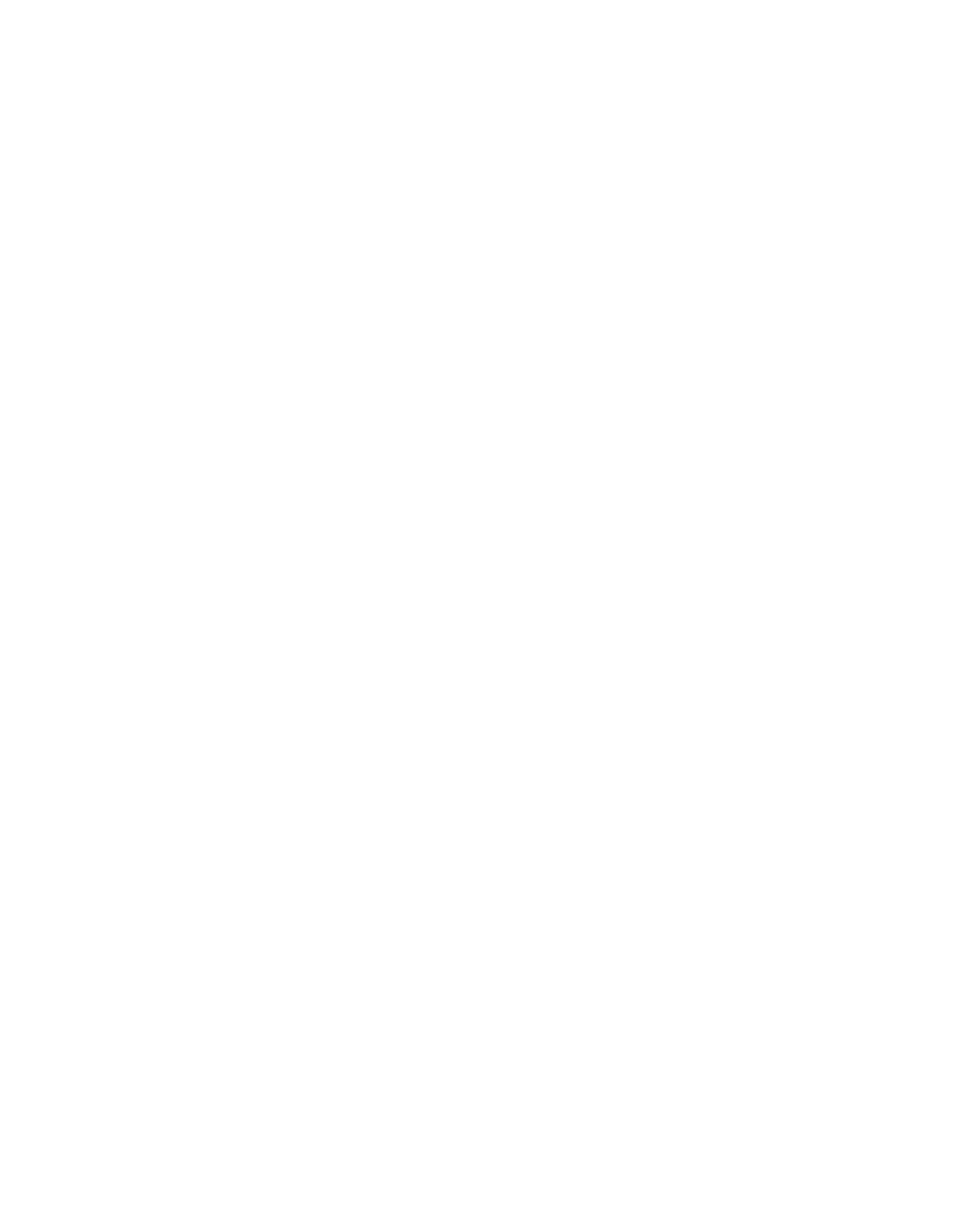# ICS854S015I-01 Data Sheet LOW SKEW, 1-TO-5, DIFFERENTIAL-TO-LVDS/LVPECL FANOUT BUFFER

#### **3. Calculations and Equations.**

The purpose of this section is to calculate the power dissipation for the LVPECL output pair.

LVPECL output driver circuit and termination are shown in *Figure 11.*



**Figure 11. LVPECL Driver Circuit and Termination**

To calculate worst case power dissipation into the load, use the following equations which assume a 50Ω load, and a termination voltage of  $V_{CC}$  – 2V.

- For logic high,  $V_{\text{OUT}} = V_{\text{OH\_MAX}} = V_{\text{CC\_MAX}} 0.9V$  $(V_{CC\_MAX} - V_{OH\_MAX}) = 0.9V$
- $\bullet$  For logic low,  $\mathsf{V}_{\mathsf{OUT}}$  =  $\mathsf{V}_{\mathsf{OL\_MAX}}$  =  $\mathsf{V}_{\mathsf{CC\_MAX}}$   $-$  **1.7V** (VCC\_MAX – VOL\_MAX) = **1.7V**

Pd\_H is power dissipation when the output drives high.

Pd\_L is the power dissipation when the output drives low.

Pd\_H = [(V<sub>OH\_MAX</sub> – (V<sub>CC\_MAX</sub> – 2V))/R<sub>L</sub>] \* (V<sub>CC\_MAX</sub> – V<sub>OH\_MAX</sub>) = [(2V – (V<sub>CC\_MAX</sub> – V<sub>OH\_MAX</sub>))/R<sub>L</sub>] \* (V<sub>CC\_MAX</sub> – V<sub>OH\_MAX</sub>) = [(2V – 0.9V)/50Ω] \* 0.9V = **19.8mW**

 $Pd\_L = [(V_{OL\_MAX} - (V_{CC\_MAX} - 2V))/R_L] * (V_{CC\_MAX} - V_{OL\_MAX}) = [(2V - (V_{CC\_MAX} - V_{OL\_MAX}))/R_L] * (V_{CC\_MAX} - V_{OL\_MAX}) = [(2V - (V_{CC\_MAX} - V_{OL\_MAX}))/(R_L)] * (V_{CC\_MAX} - V_{OL\_MAX})]$  $[(2V – 1.7V)/50 $\Omega$ ] * 1.7V = 10.2mW$ 

Total Power Dissipation per output pair = Pd\_H + Pd\_L = **30mW**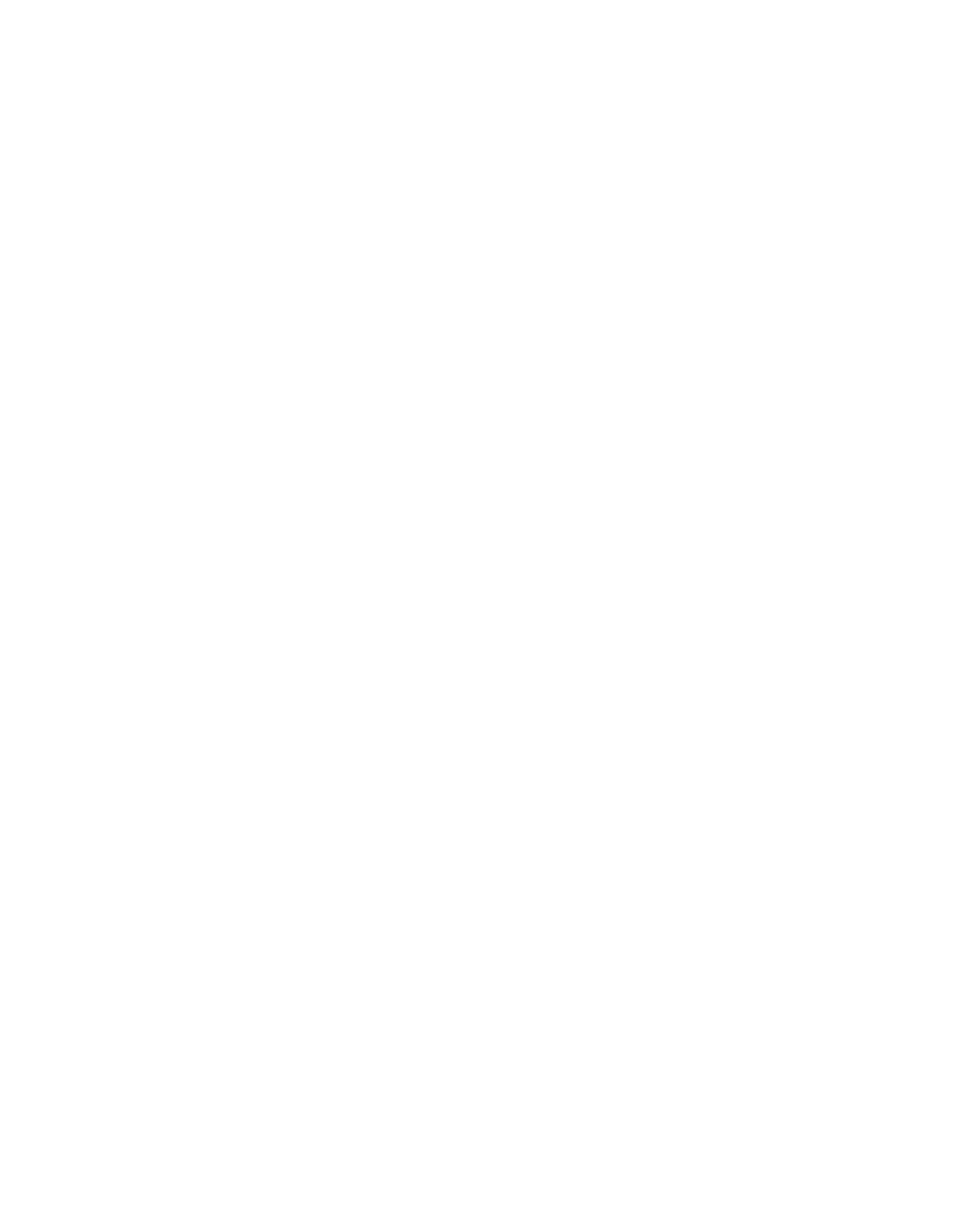# **LVDS Power Considerations**

This section provides information on power dissipation and junction temperature for the ICS854S015I-01. Equations and example calculations are also provided.

#### **1. Power Dissipation.**

The total power dissipation for the ICS854S015I-01 is the sum of the core power plus the analog power plus the power dissipated in the load(s). The following is the power dissipation for  $V_{CC} = 3.3V + 5\% = 3.465V$ , which gives worst case results.

NOTE: Please refer to Section 3 for details on calculating power dissipated in the load.

Power (core)<sub>MAX</sub> =  $V_{CC}$  MAX<sup>\*</sup>  ${}^{1}C_{C}$  MAX = 3.465V \* 150mA = **519.75mW** 

#### **2. Junction Temperature.**

Junction temperature, Tj, is the temperature at the junction of the bond wire and bond pad directly affects the reliability of the device. The maximum recommended junction temperature is 125°C. Limiting the internal transistor junction temperature, Tj, to 125°C ensures that the bond wire and bond pad temperature remains below 125°C.

The equation for Tj is as follows: Tj =  $\theta_{JA}$  \* Pd\_total + T<sub>A</sub>

 $Tj$  = Junction Temperature

 $\theta_{JA}$  = Junction-to-Ambient Thermal Resistance

Pd\_total = Total Device Power Dissipation (example calculation is in section 1 above)

 $T_A$  = Ambient Temperature

In order to calculate junction temperature, the appropriate junction-to-ambient thermal resistance  $\theta_{JA}$  must be used. Assuming no air flow and a multi-layer board, the appropriate value is 49.5°C/W per Table 7 below.

Therefore, Tj for an ambient temperature of 85°C with all outputs switching is:

 $85^{\circ}$ C + 0.520W  $*$  49.5°C/W = 110.7°C. This is below the limit of 125°C.

This calculation is only an example. Tj will obviously vary depending on the number of loaded outputs, supply voltage, air flow and the type of board (multi-layer).

#### **Table 7. Thermal Resistance** θJA **for 24 Lead VFQFN, Forced Convection**

| $\theta_{\rm JA}$ by Velocity               |          |                    |                    |  |  |  |
|---------------------------------------------|----------|--------------------|--------------------|--|--|--|
| Meters per Second                           |          |                    | 2.5                |  |  |  |
| Multi-Layer PCB, JEDEC Standard Test Boards | 49.5°C/W | $43.3^{\circ}$ C/W | $38.8^{\circ}$ C/W |  |  |  |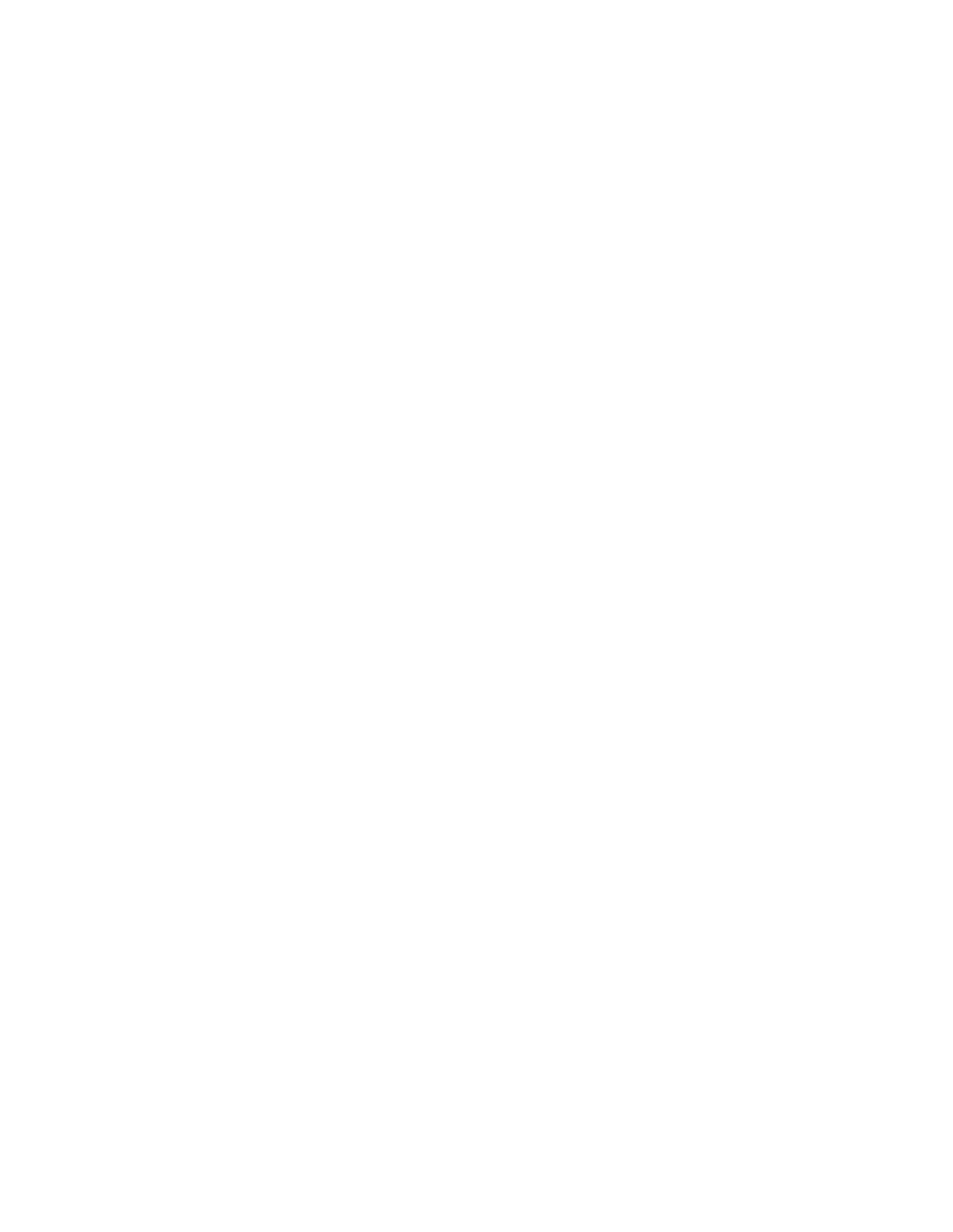

# **Reliability Information**

## **Table 8.** θJA **vs. Air Flow Table for a 24 Lead VFQFN**

| $\theta_{JA}$ vs. Air Flow                  |          |                    |                    |  |  |  |
|---------------------------------------------|----------|--------------------|--------------------|--|--|--|
| Meters per Second                           |          |                    | 2.5                |  |  |  |
| Multi-Layer PCB, JEDEC Standard Test Boards | 49.5°C/W | $43.3^{\circ}$ C/W | $38.8^{\circ}$ C/W |  |  |  |

#### **Transistor Count**

The transistor count for ICS854S015I-01 is: 521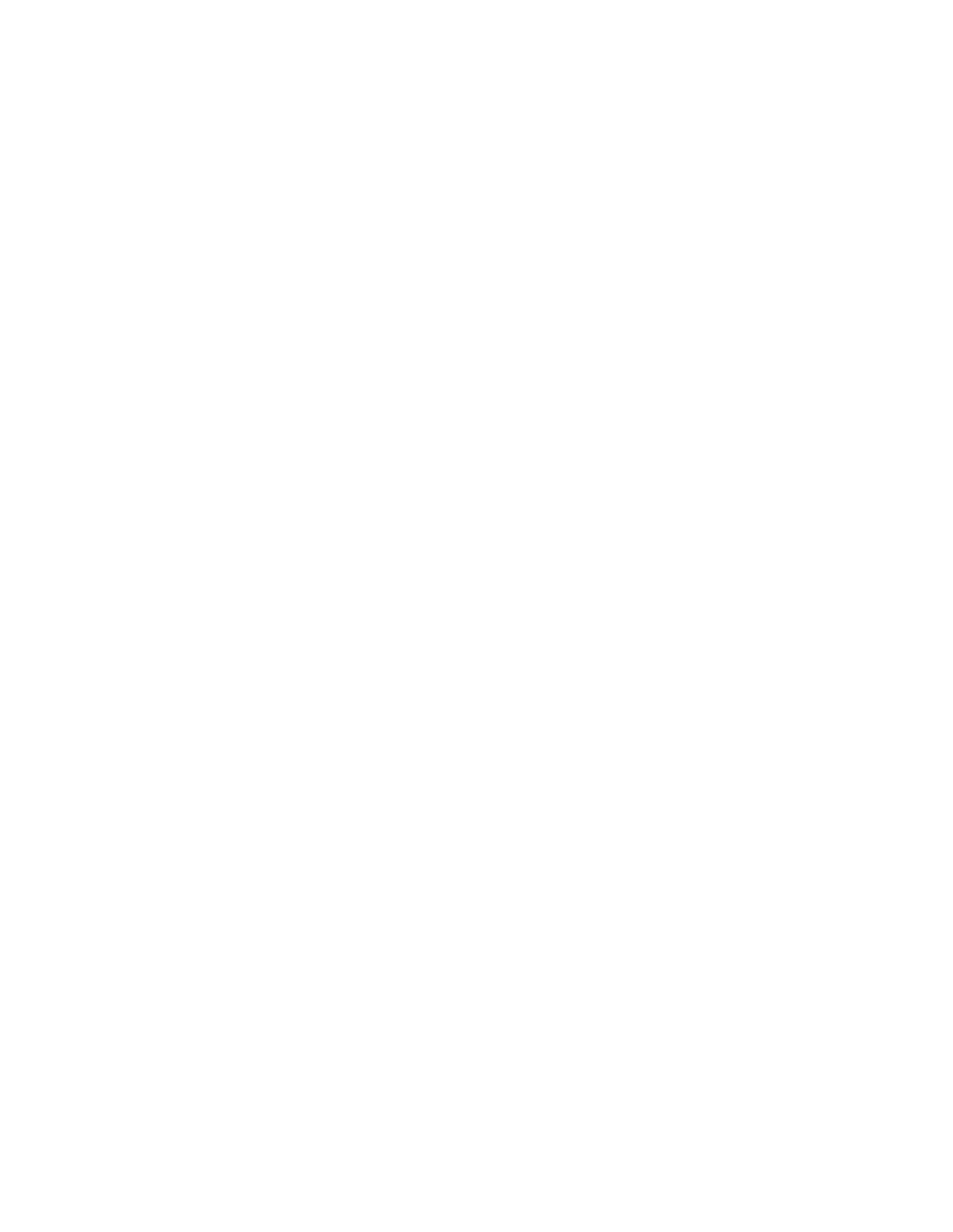# **Package Outline and Package Dimensions**

**Package Outline - K Suffix for 24 Lead VFQFN**







There are 2 methods of indicating pin 1 corner at the back of the VFQFN package are:

- 1. Type A: Chamfer on the paddle (near pin 1)
- 2. Type C: Mouse bite on the paddle (near pin 1)

| <b>All Dimensions in Millimeters</b> |                |                |  |  |  |
|--------------------------------------|----------------|----------------|--|--|--|
| Symbol                               | <b>Minimum</b> | <b>Maximum</b> |  |  |  |
| N                                    | 24             |                |  |  |  |
| A                                    | 0.80           | 1.0            |  |  |  |
| A1                                   |                | 0.05           |  |  |  |
| A3                                   | 0.25 Reference |                |  |  |  |
| b                                    | 0.18           | 0.30           |  |  |  |
| е                                    | 0.50 Basic     |                |  |  |  |
| D, E                                 | 4              |                |  |  |  |
| D <sub>2</sub> , E <sub>2</sub>      | 2.30           | 2.55           |  |  |  |
|                                      | 0.30           | 0.50           |  |  |  |
| $N_D N_F$                            | 6              |                |  |  |  |

#### **Table 9. K Package Dimensions for 24 Lead VFQFN**

Reference Document: JEDEC Publication 95, MO-220

NOTE: The following package mechanical drawing is a generic drawing that applies to any pin count VFQFN package. This drawing is not intended to convey the actual pin count or pin layout of this device. The pin count and pinout are shown on the front page. The package dimensions are in Table 9.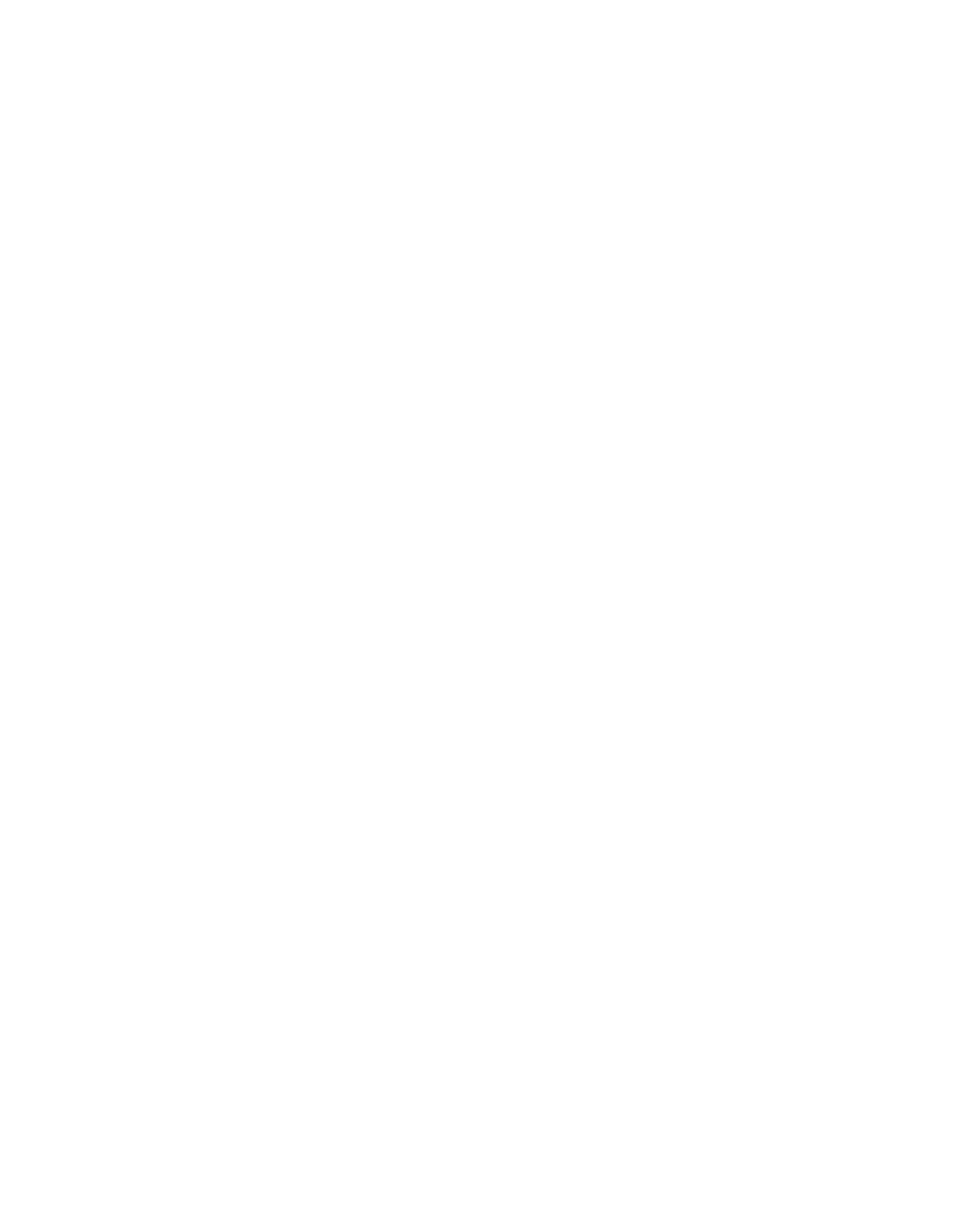

# **Ordering Information**

#### **Table 10. Ordering Information**

| <b>Part/Order Number</b> | <b>Marking</b> | Package                   | <b>Shipping Packaging</b> | Temperature                         |
|--------------------------|----------------|---------------------------|---------------------------|-------------------------------------|
| <b>854S015CKI-01LF</b>   | <b>15CI01L</b> | "Lead-Free" 24 Lead VFQFN | Tube                      | -40 $^{\circ}$ C to 85 $^{\circ}$ C |
| 1854S015CKI-01LFT        | <b>15CI01L</b> | "Lead-Free" 24 Lead VFQFN | 2500 Tape & Reel          | -40°C to 85°C                       |

NOTE: Parts that are ordered with an "LF" suffix to the part number are the Pb-Free configuration and are RoHS compliant.

While the information presented herein has been checked for both accuracy and reliability, Integrated Device Technology (IDT) assumes no responsibility for either its use or for the infringement of any patents or other rights of third parties, which would result from its use. No other circuits, patents, or licenses are implied. This product is intended for use in normal commercial and industrial applications. Any other applications, such as those requiring high reliability or other extraordinary environmental requirements are not recommended without additional processing by IDT. IDT reserves the right to change any circuitry or specifications without notice. IDT does not authorize or warrant any IDT product for use in life support devices or critical medical instruments.